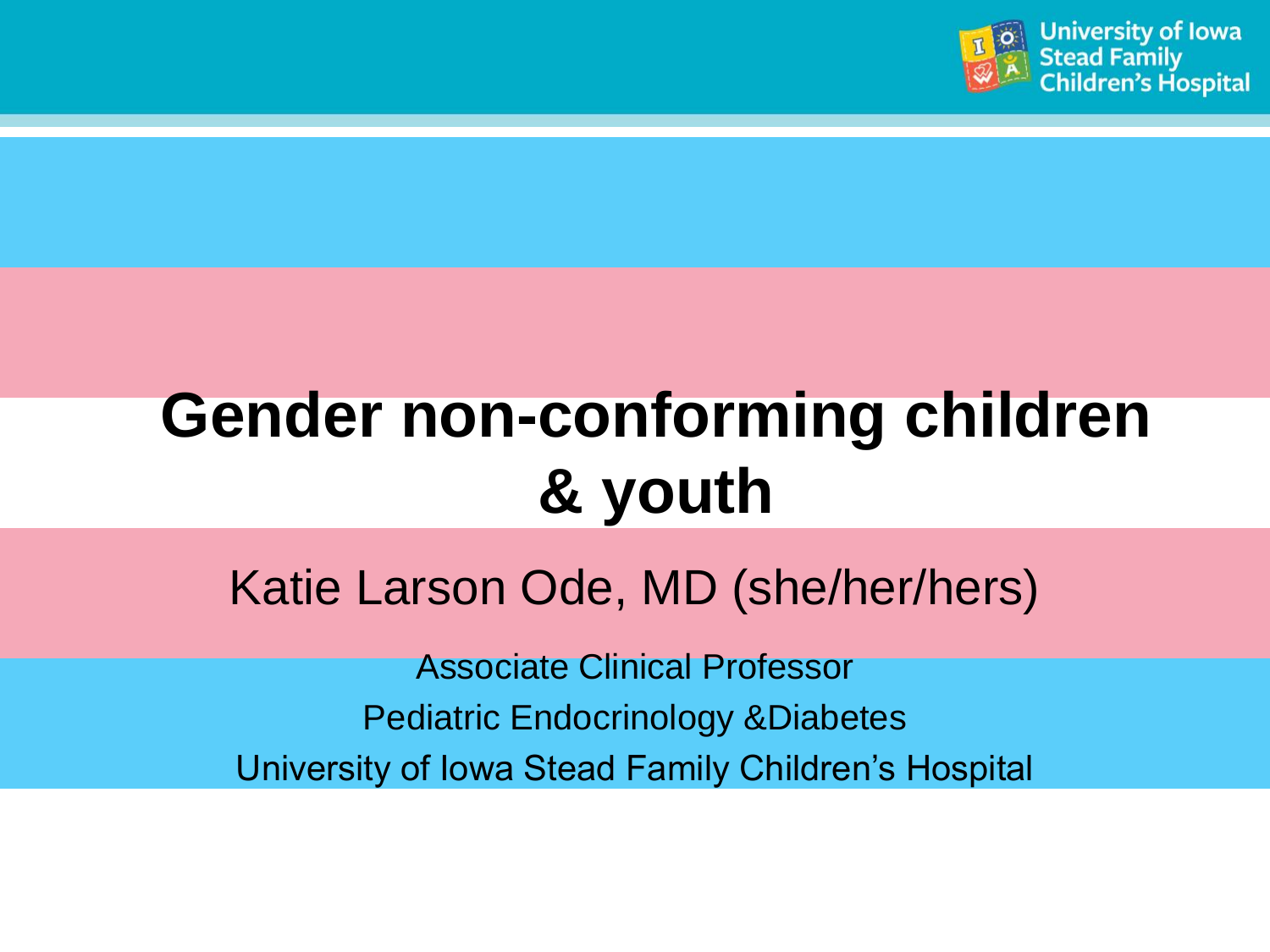

- After this presentation, I hope you :
	- Know terms relevant to care for transgender people
	- Know the basics of what transgender people need from all healthcare providers
	- How & when medical transition should happen for children & adolescents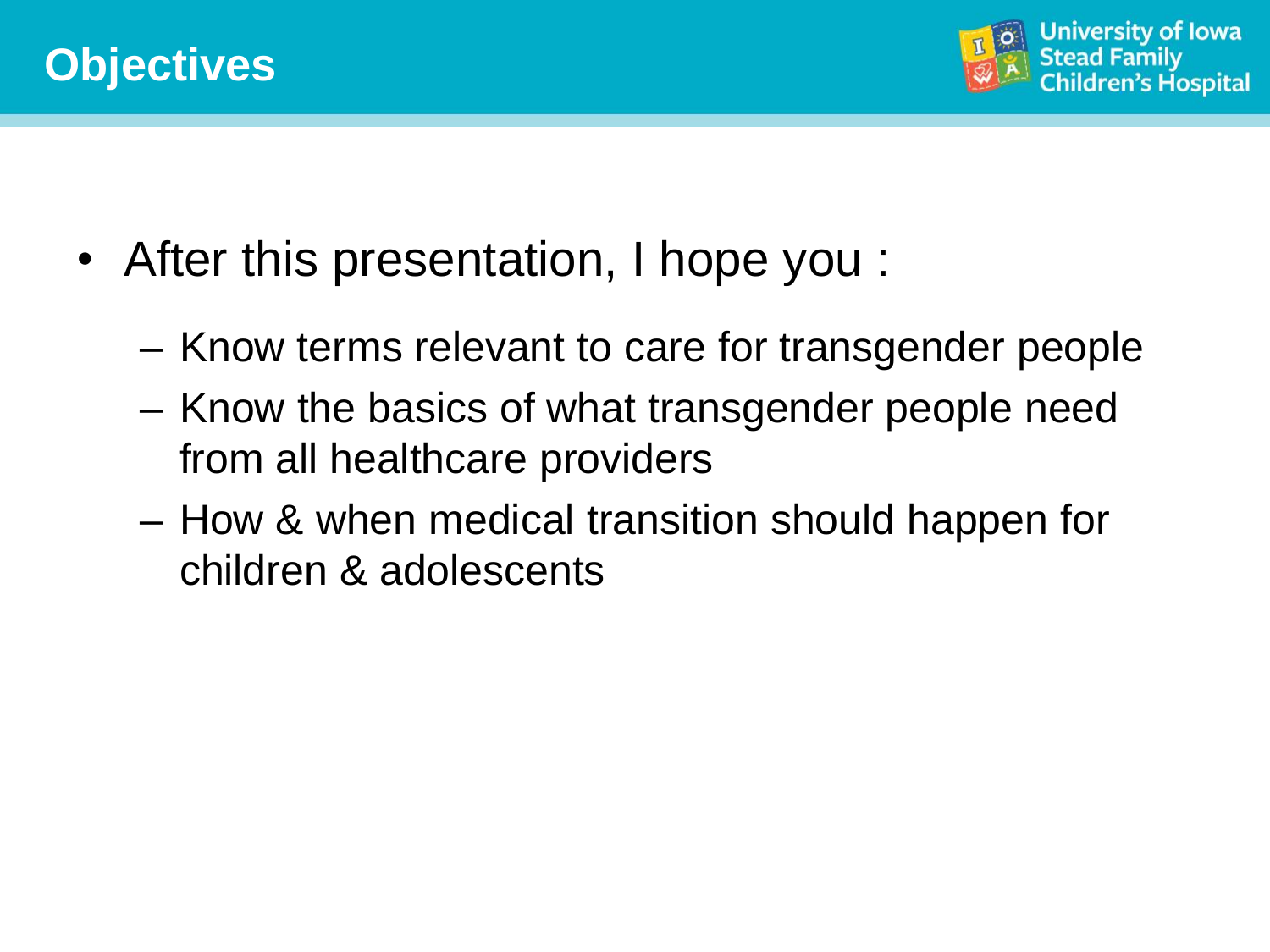

- Male and female are not as clear as we would like them to be (and assume they are!)
	- $-$  XX can = male ( $_{xx \text{ male}}$ ), XY can = female ( $_{\text{turner,swyer,CAIS}}$ )
	- $-$  Females can have testes ( $_{\text{cals}}$ ), males can have ovarian tissue (true hermaphrodite)
	- $-$  A male can have a uterus ( $_{PMD}$ ) and a female a phallus ( $_{CAH}$ )
- The only organ that conclusively determines gender is the brain
- Therefore, the only way a doctor can know for sure is to ask the patient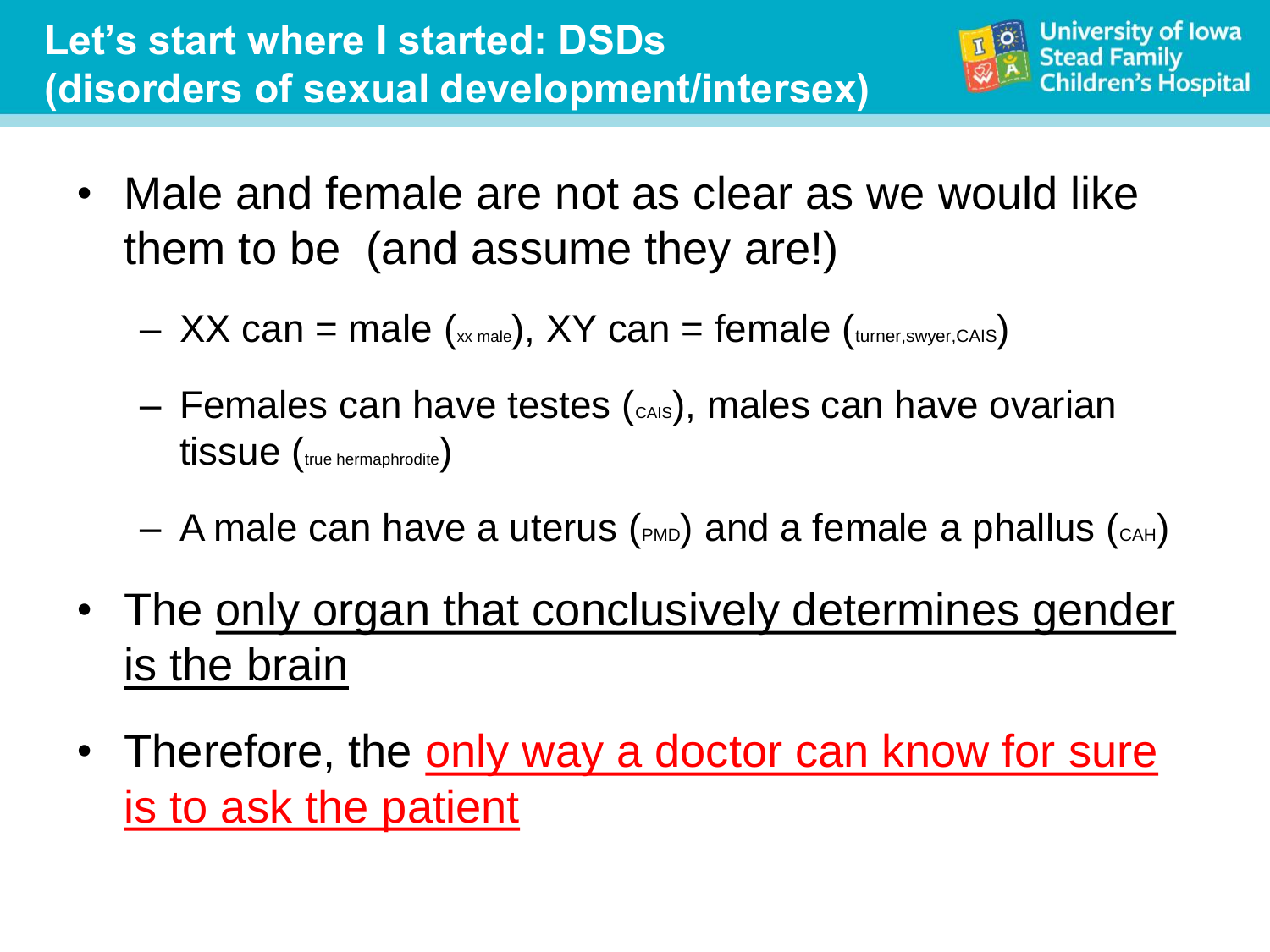## **LGBTQ Language: Sex**



- **Sex (Assigned at birth)**
	- Typically based on appearance of physical anatomy
	- (ASAB= Assigned Sex At Birth)
	- Can include:
		- Chromosomes,
		- reproductive organs
		- Internal genitalia
		- External genitalia
		- etc
- **Intersex**
- **Female**
- **Male**

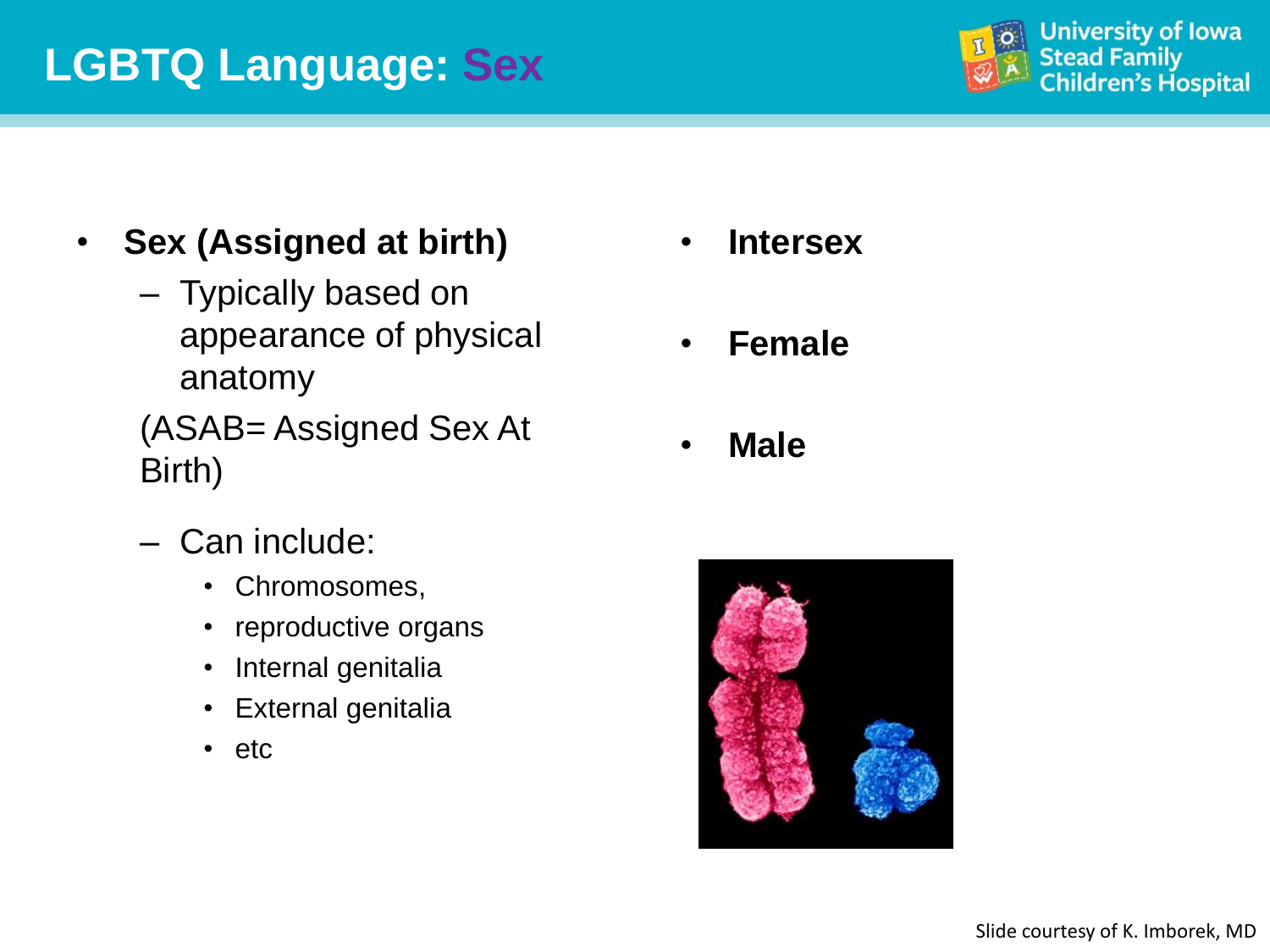## **LGBTQ Language: Gender**



# • **Gender Expression**

– Clothing, mannerisms, voice

# • **Gender Norms**

– Social and cultural expectation of expression

# • **Gender Identity**

– Personal sense as a gendered being

- **Cisgender**
	- Man
	- Woman



- **Transgender**
	- Transman
	- Transwoman
	- Non-binary

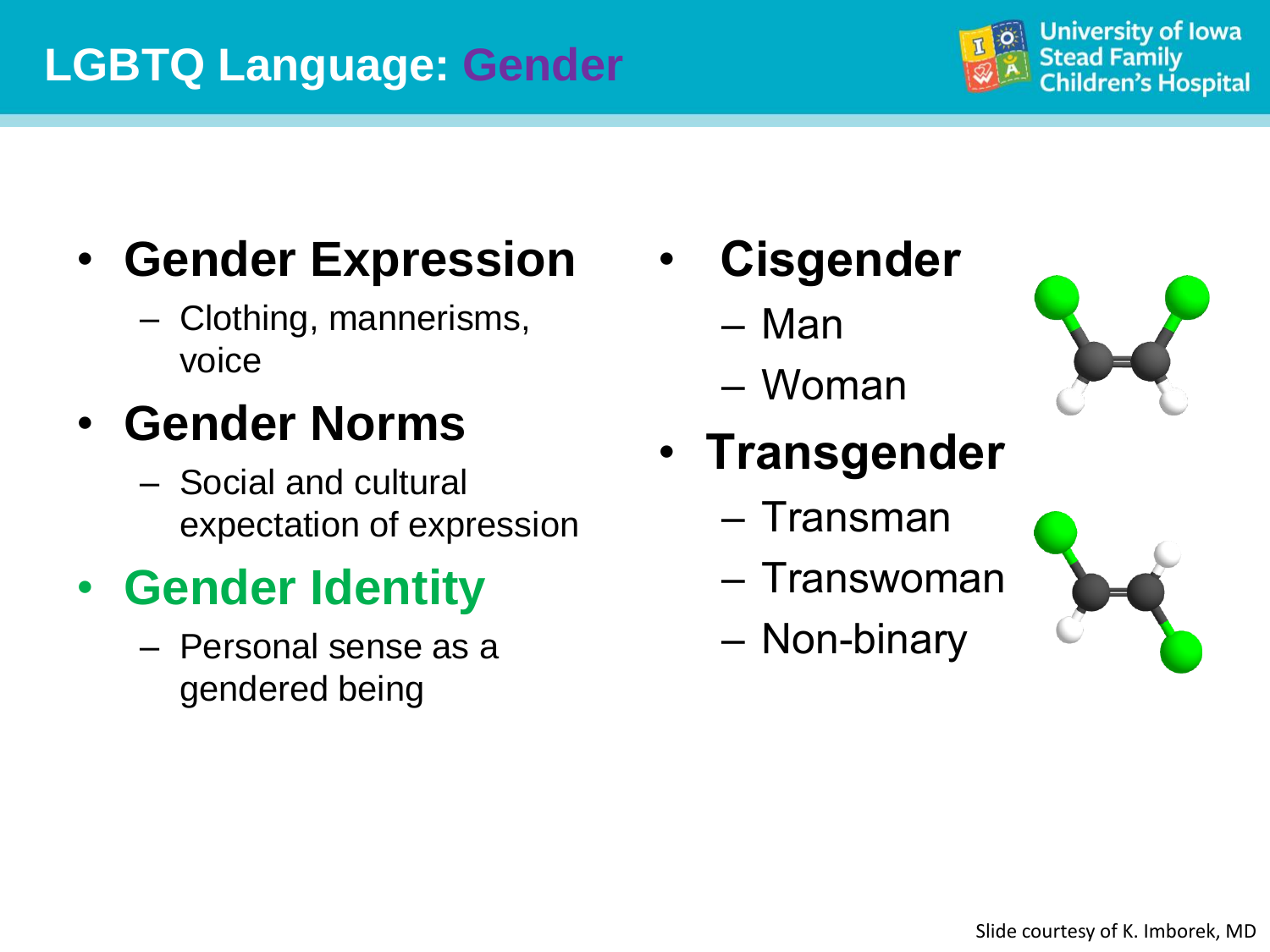# **Transgender Terms**



- **Transman/Transboy:F**emale **T**o **M**ale
- **Transwoman/Transgirl: M**ale **T**o **F**emale

## • **Transition**

- Process of moving from one gender to another
- May no longer identify as trans\* after transitioning to affirmed gender
- "Pre-op" and "post-op" are outdated and should be avoided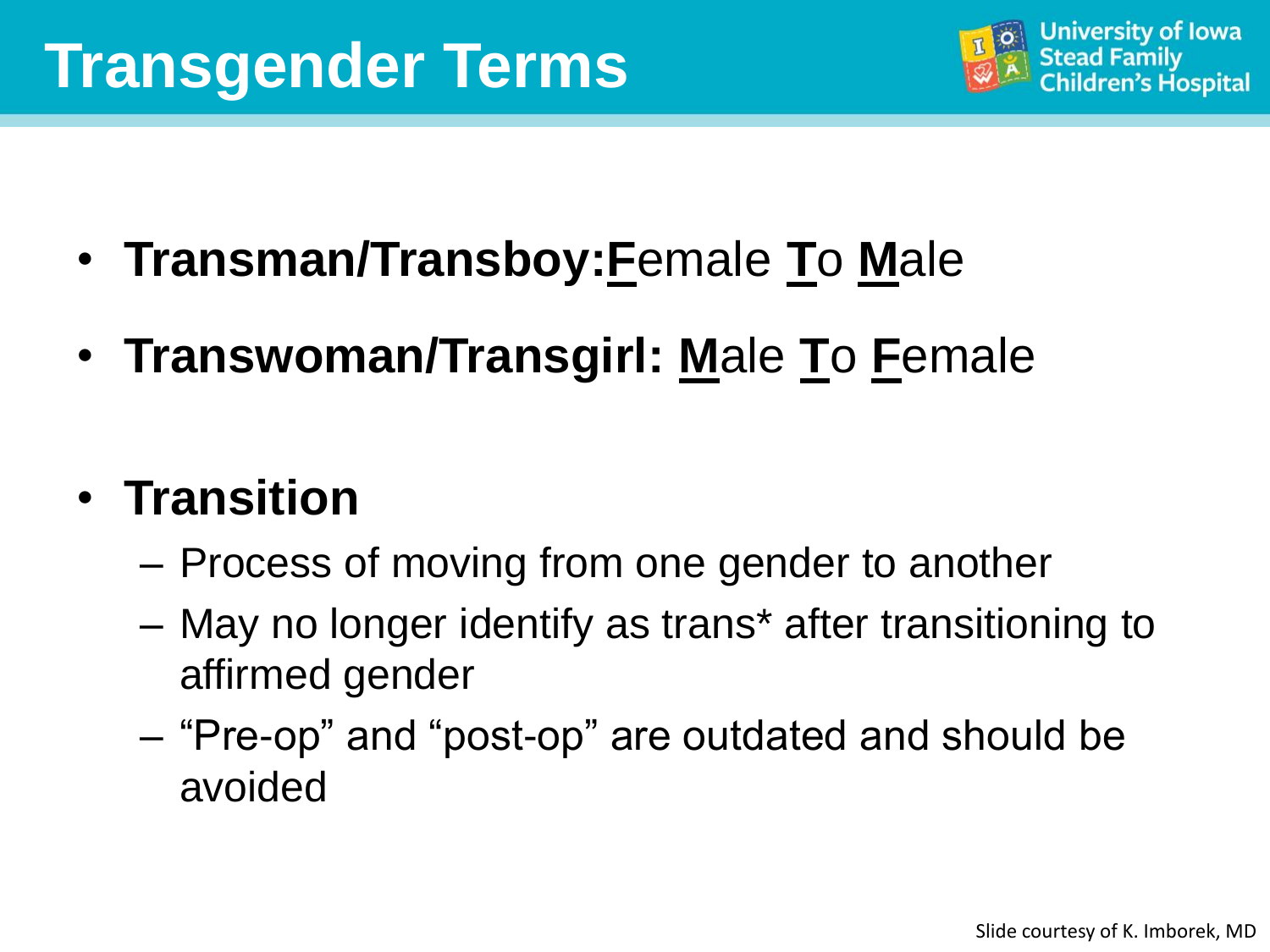

- **Third gender**
- **Genderqueer**
- **Gender fluid**
- **Pronouns:**
	- She, her, hers
	- He, him, his
	- They, them, theirs
	- Ze, zir, zirs
	- Ne, nem, nirs

| Gender | Custom                                                                                                                 |      |
|--------|------------------------------------------------------------------------------------------------------------------------|------|
|        | Gender                                                                                                                 |      |
|        | What pronoun do you prefer?                                                                                            |      |
|        | ← Female: "Wish her a happy birthday!"<br>Male: "Wish him a happy birthday!"<br>Neutral: "Wish them a happy birthday!" | nre. |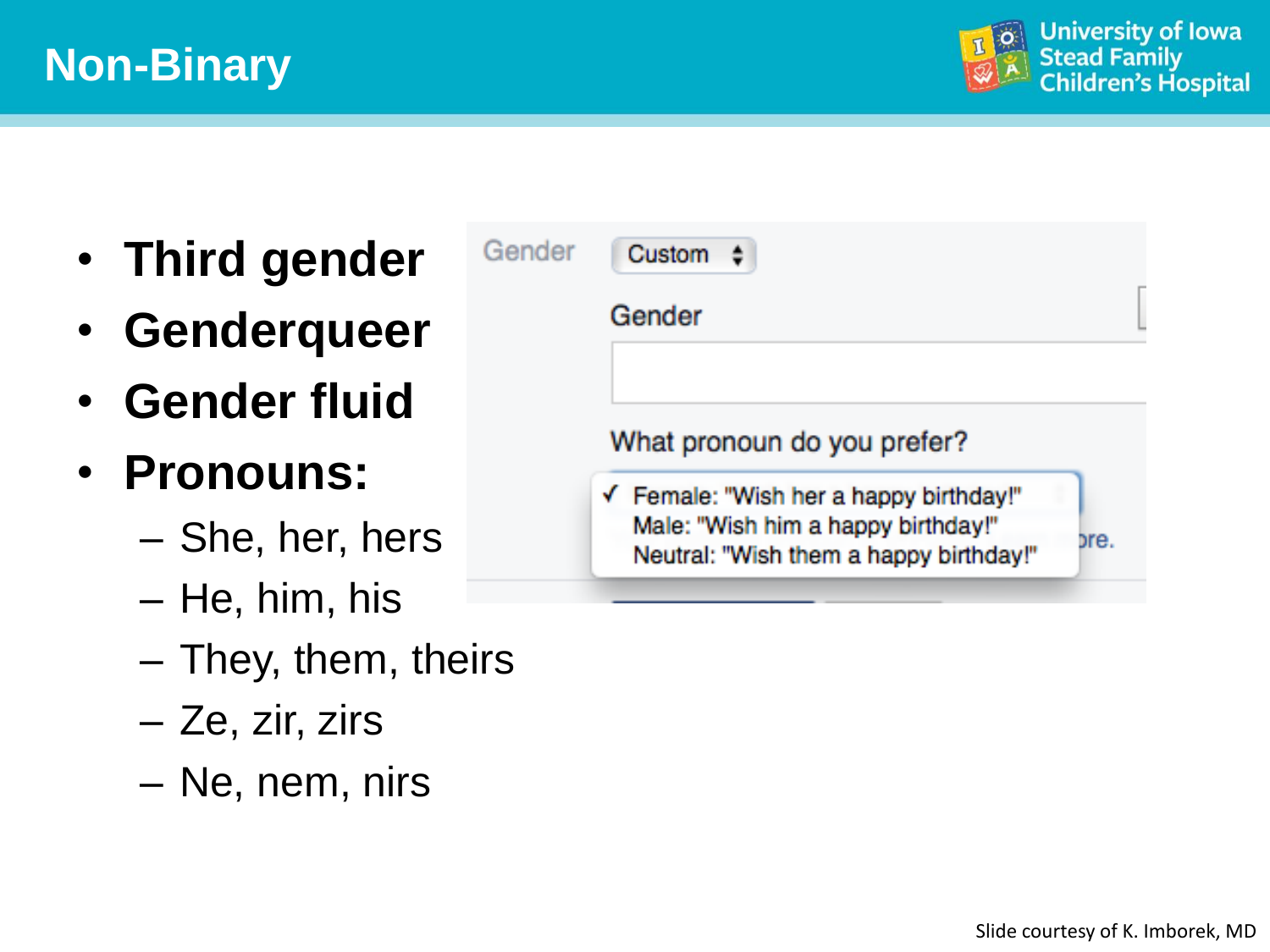

# **A little history!**

I love medical history!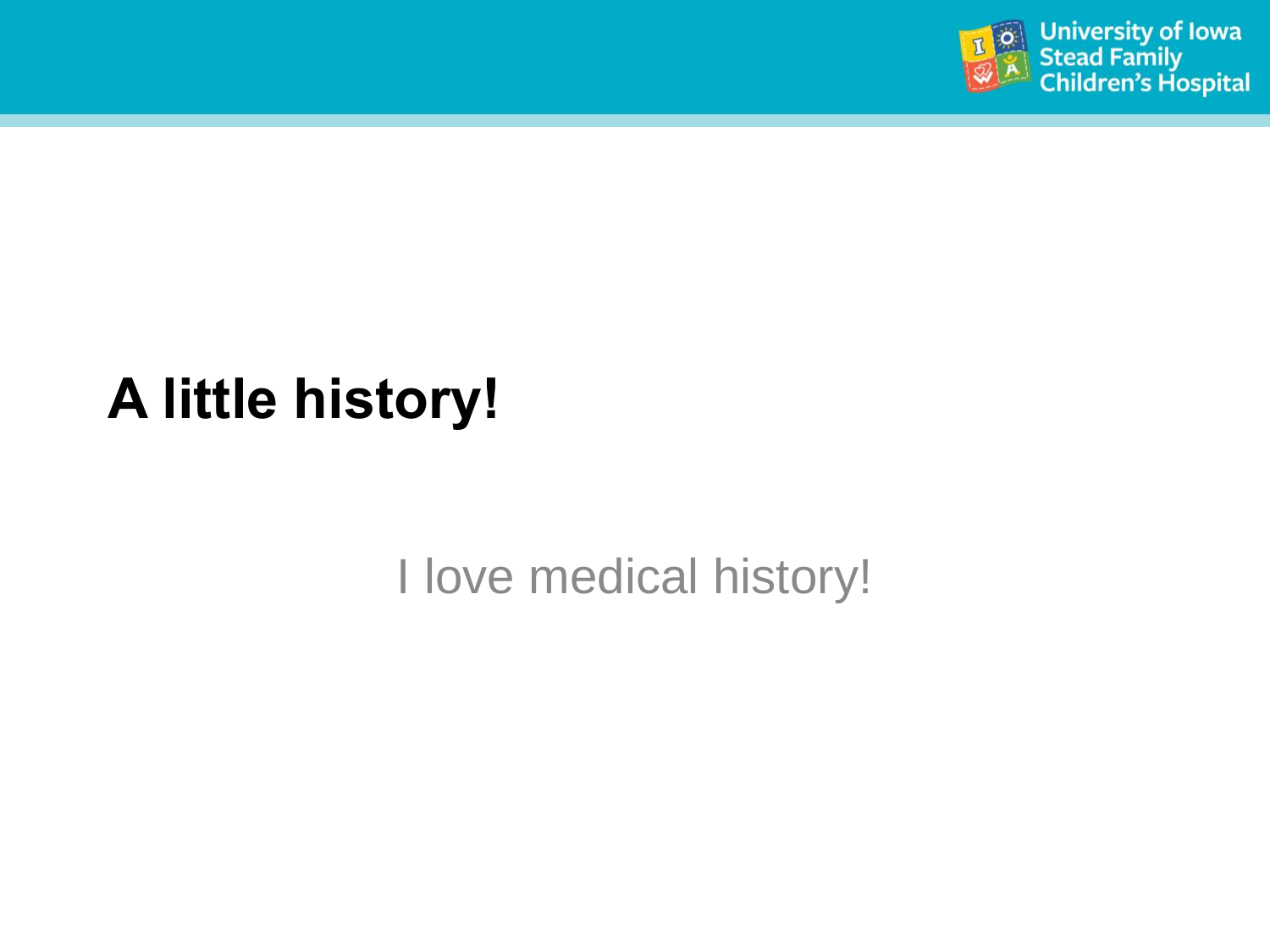## **A trans\* timeline (modern medicine only)**

- **1910** Magnus Hirschfeld introduces the term "transvestites",
	- To distinguish from people who are homosexual.
- **1920s-30s** sex reassignment surgery first developed in Germany
- **1929** estrogen was isolated
- **1935** testosterone was isolated &synthesized
- **1942** FDA approves estrogen therapy (Premarin)
- **1950**s testosterone enanthate (the first non-toxic testosterone) becomes available

 $L<sup>o</sup>$ 

**University of Iowa** 

Children's Hospital

**Stead Family** 

- **1953** The physician Harry Benjamin introduces the term "transsexuals", To distinguish transgender people from transvestites.
- **1955** The American psychologist John Money introduces the distinction between "sex" and "gender".
- **1965** The word transgender was first used medically (by Dr. John F. Oliven)
	- However- transgender was given its meaning by Virginia Prince (a trans woman) in the 1970s
- **1966** The term 'gender identity' is first used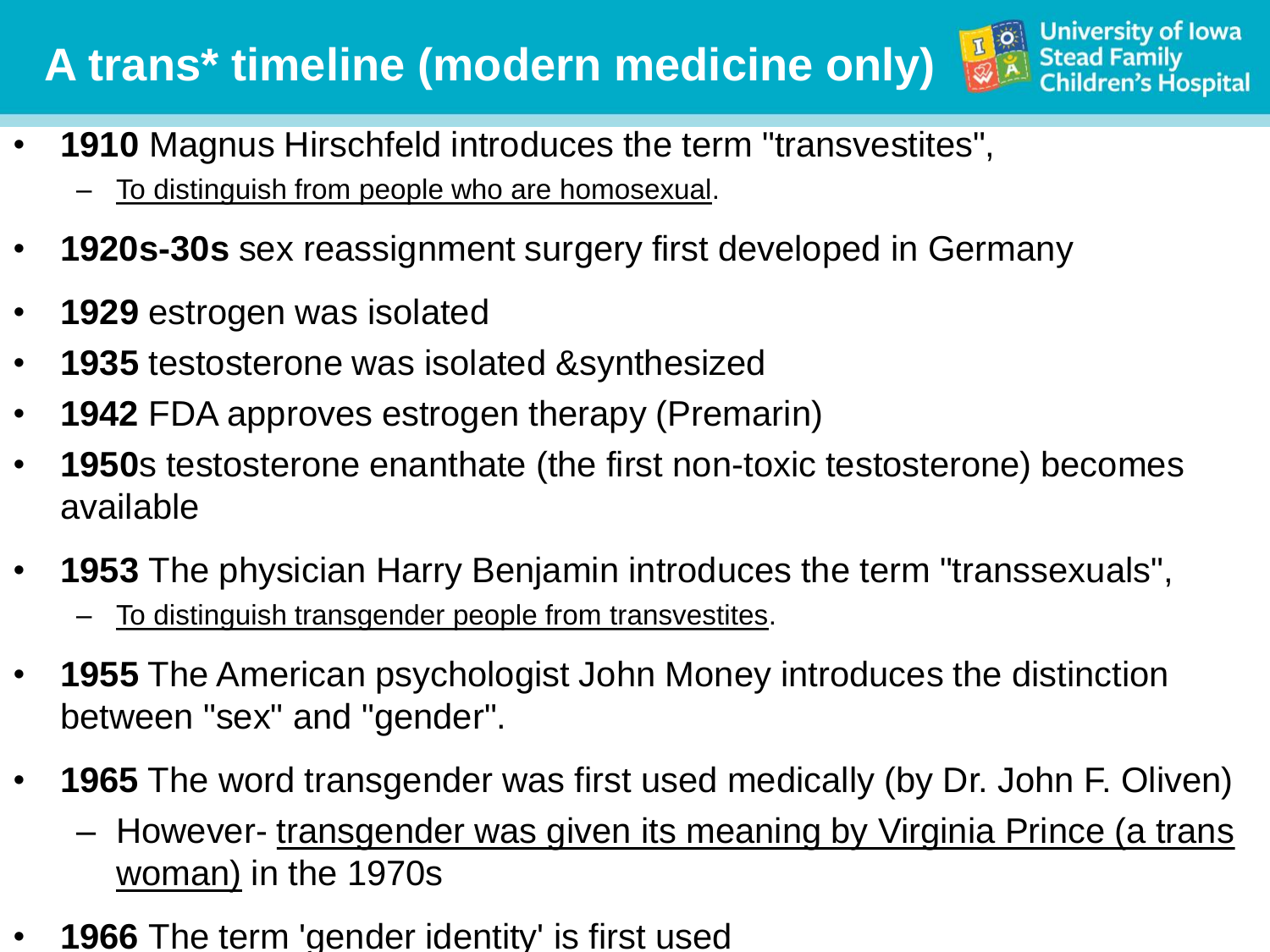### **Some historic trans people**







- **1917** USA: Dr. Alan L. Hart, (1890-1962) (expert in TB)
	- undergoes hysterectomy and gonadectomy.
	- He (successfully) lived the rest of his life as a man.
- **1951** USA: Christine Jorgensen
	- first transgender woman in the US to be widely known for having sex reassignment surgery (in 1951)
	- also treated with estrogen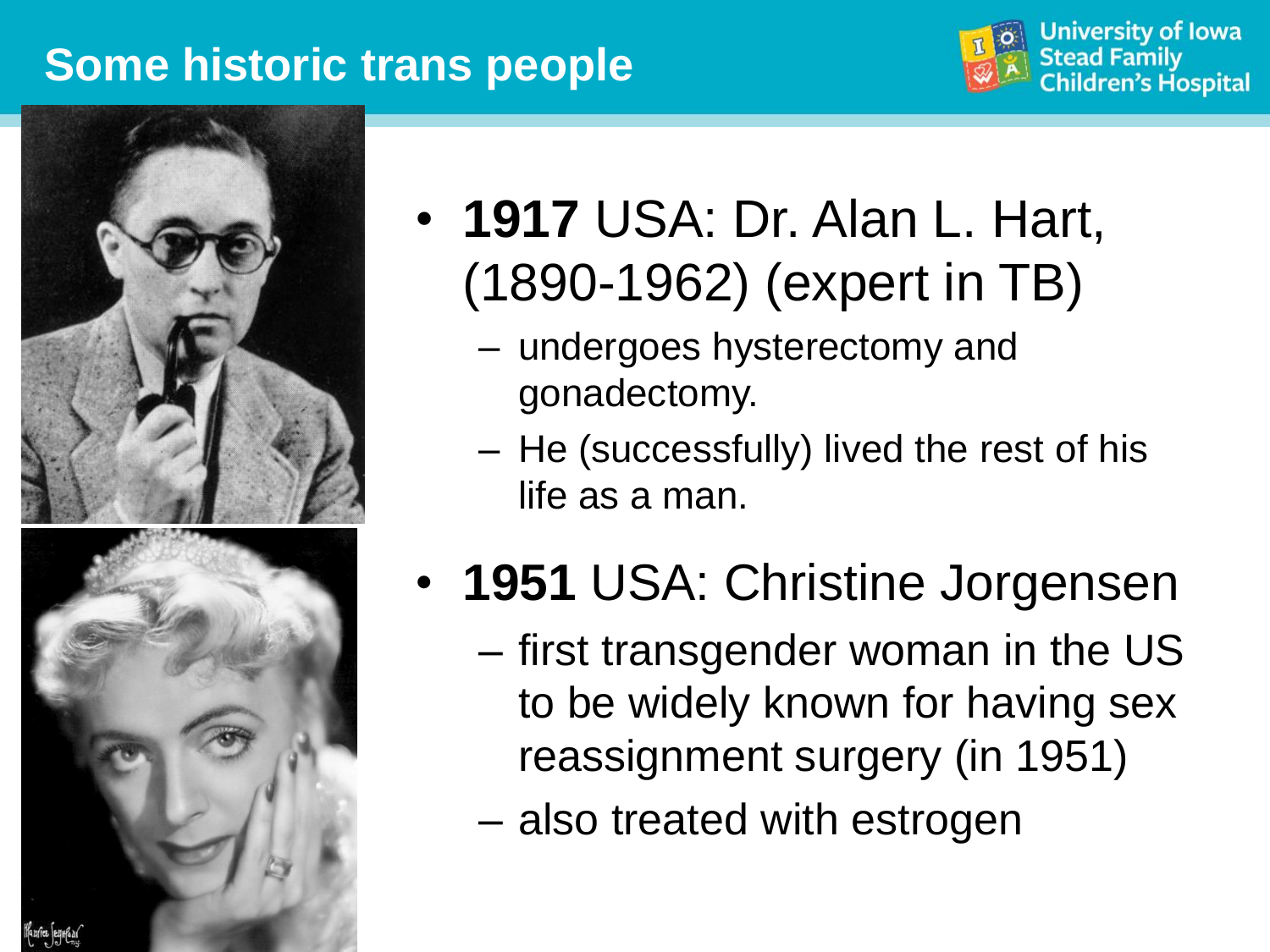- **1980s-90s** Prof. Dr. **Peggy T. Cohen-Kettenis** established the first treatment center for transgender children and adolescents (in the Netherlands)
	- Her team is the source of nearly all scientific evidence on transgender children
	- We all use their protocol
- **2007** Dr. **Norman Spack** established the first US treatment center for trans children and adolescents





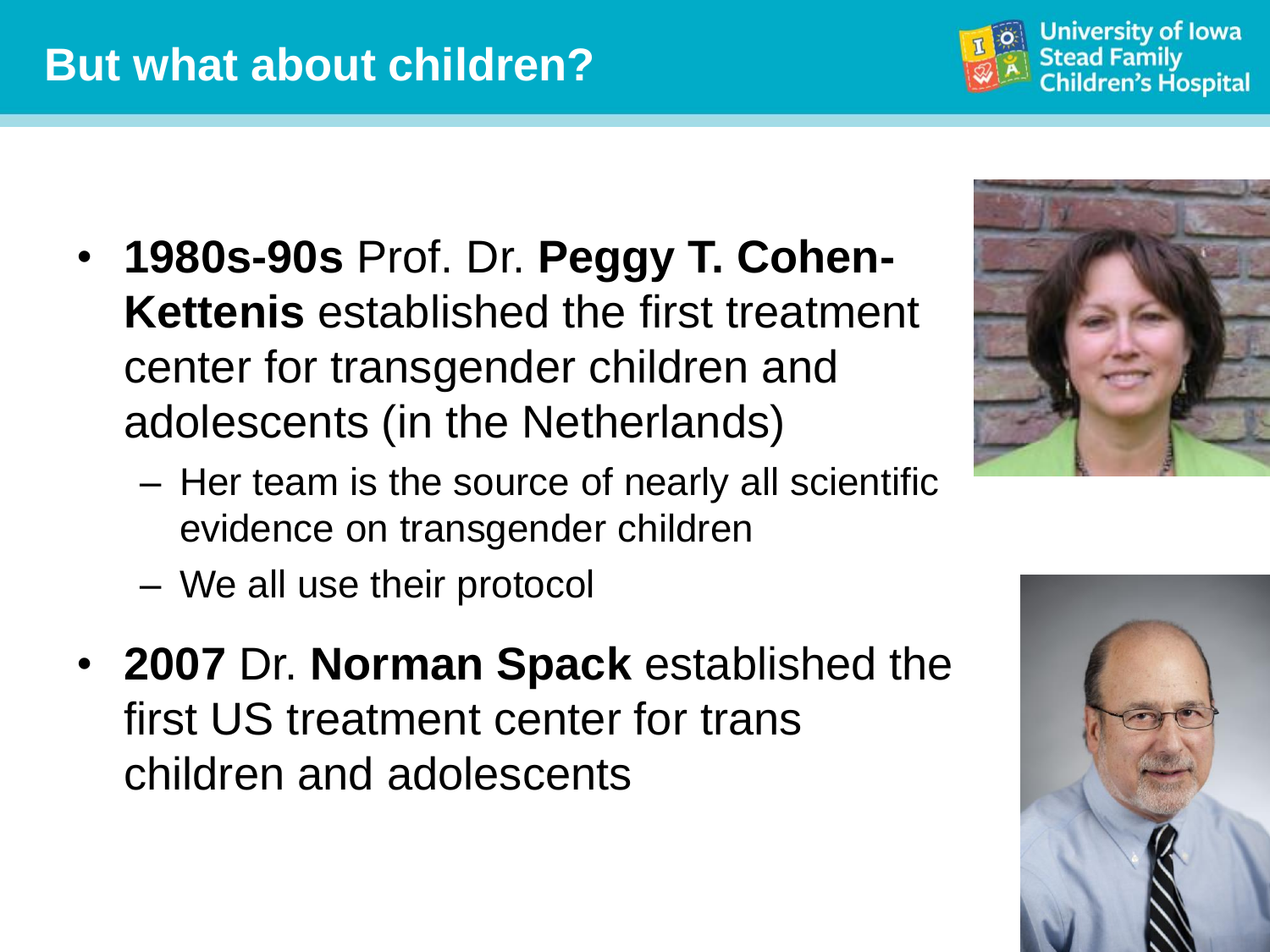

## **What do doctors need to know to care for trans\* patients?**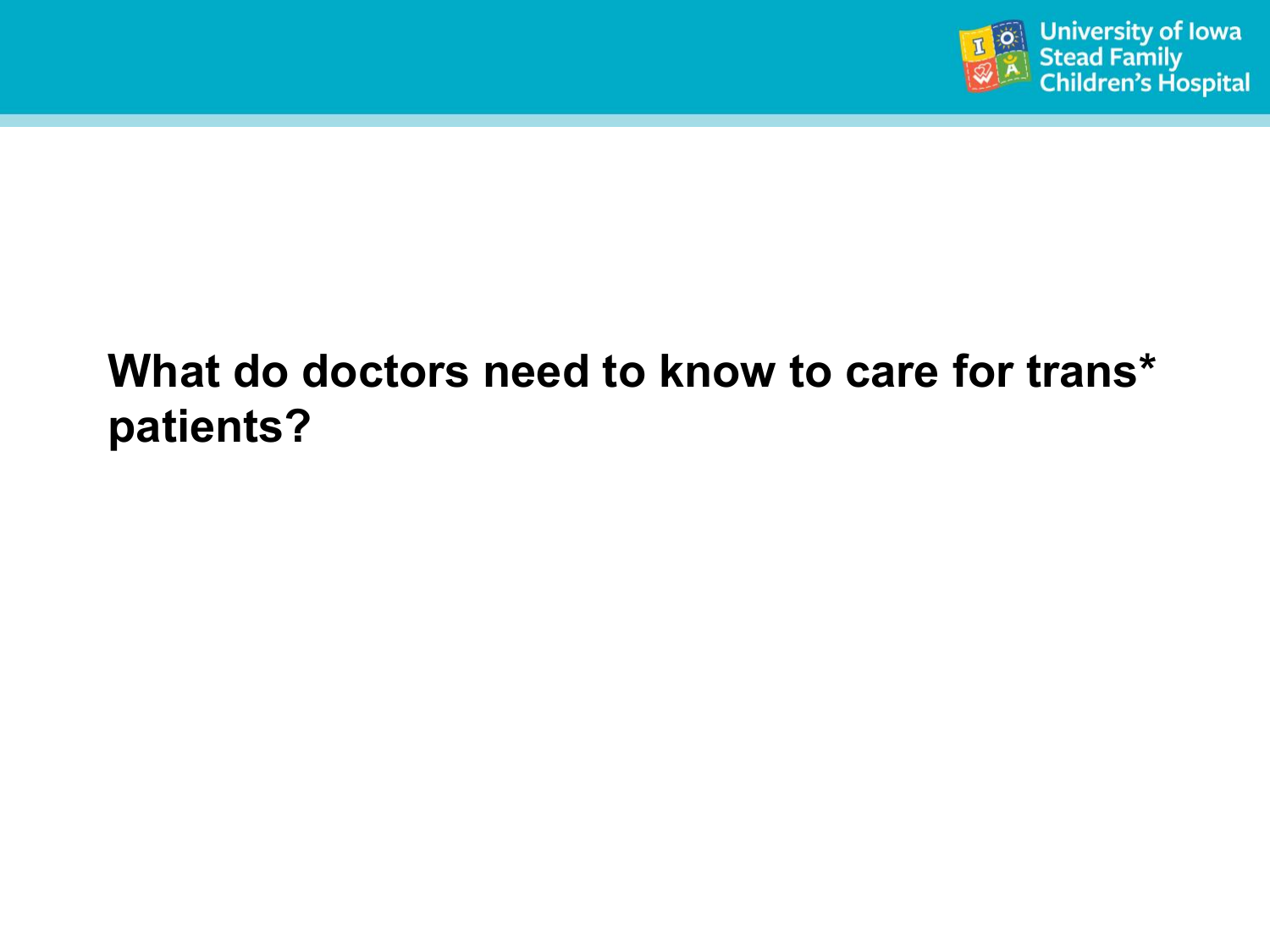

University of Iowa<br>Stead Family<br>Children's Hospital

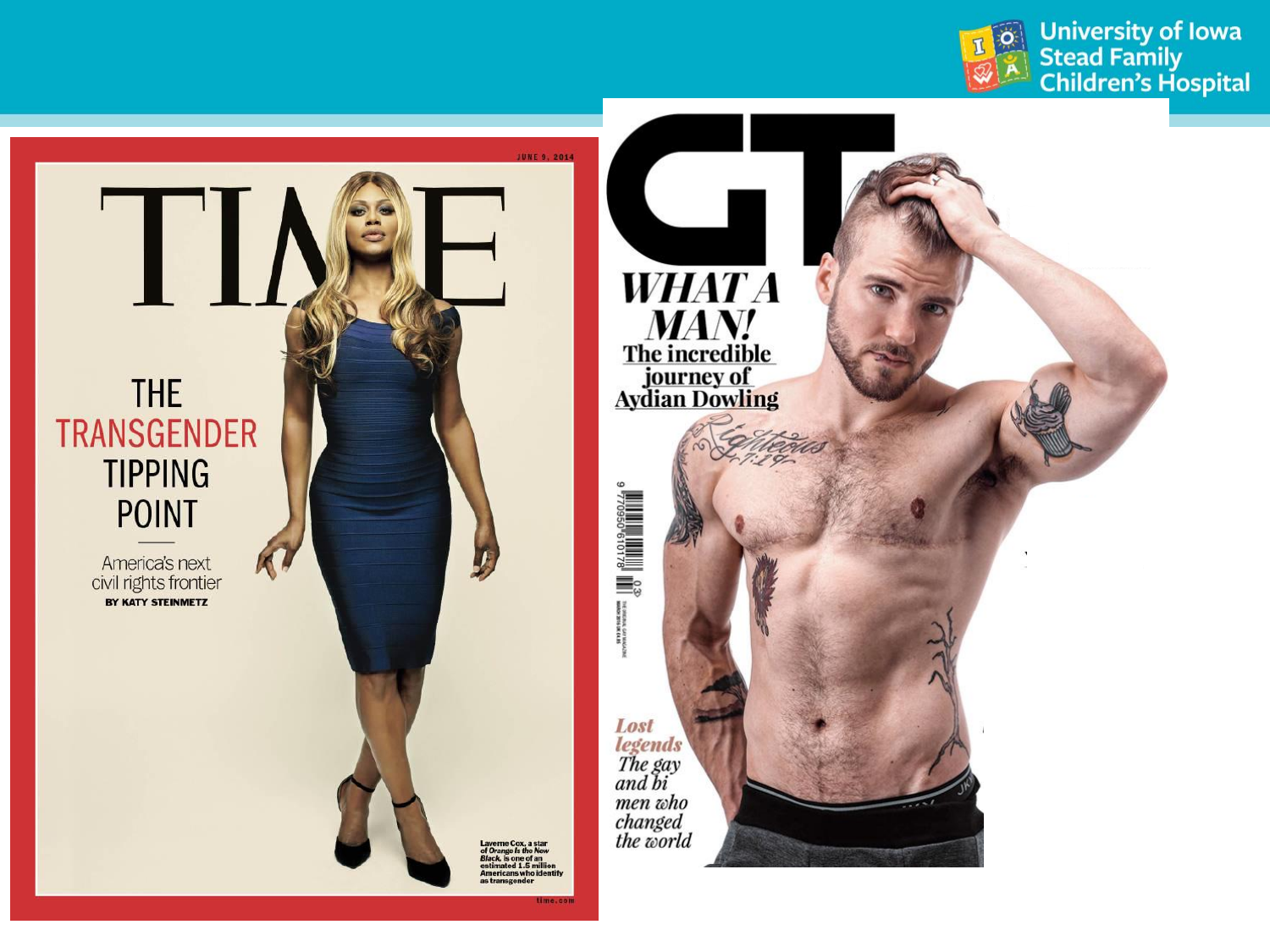

- The most important thing when caring for traANY patients:
- Use their preferred name
	- "what do you like to be called"
- Use their preferred pronouns
	- "what pronouns do you prefer"
		- (pronouns are not required to match gender identity- pronouns are public, gender identity is private)
- If the parent doesn't use their name or pronouns: you should still use their preferred name and pronouns
- If you make a mistake: apologize and move on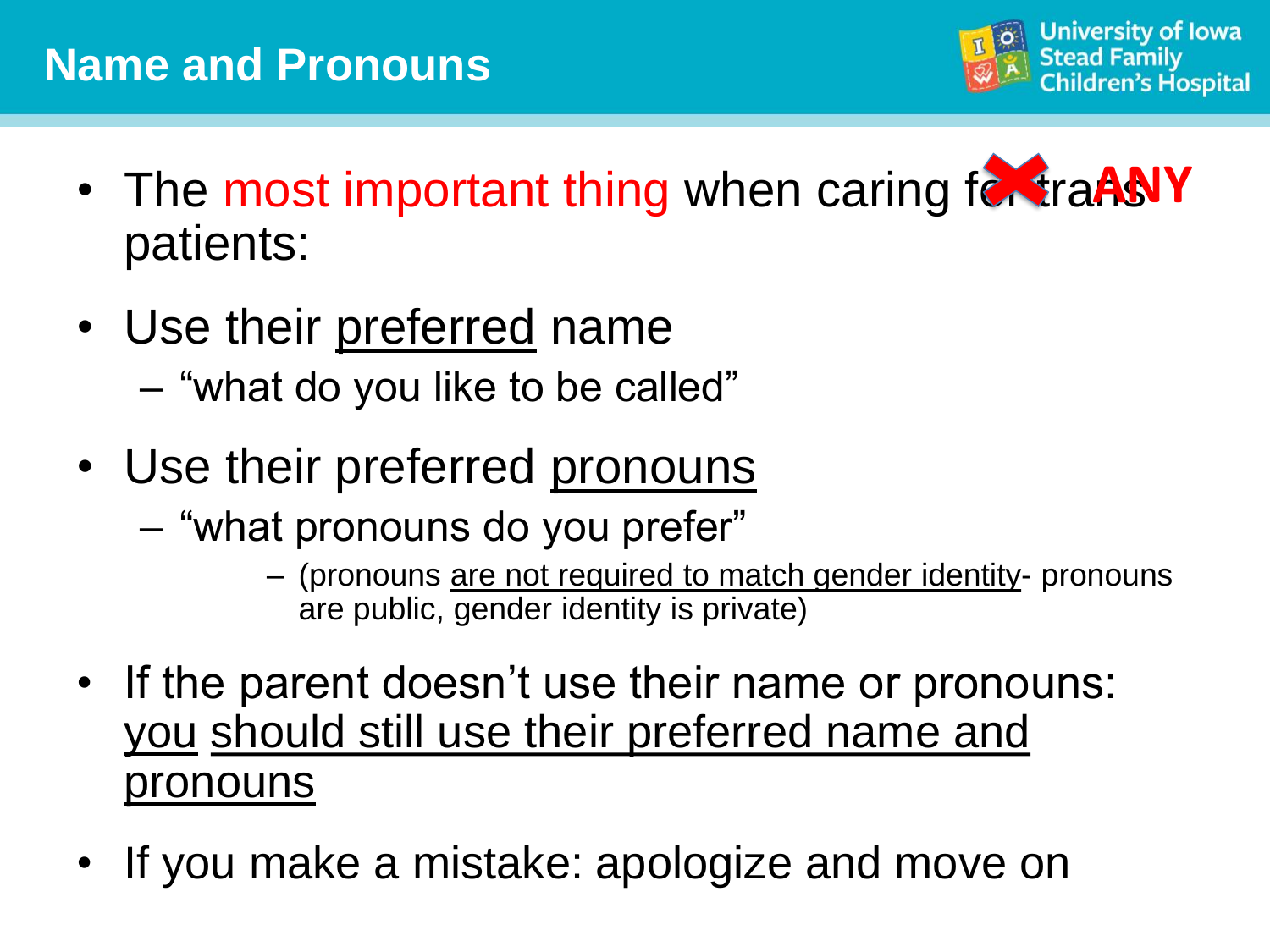

- Emily is a 17 yo gender queer person, sex assigned at birth male. They complain of abdominal pain that has affected them for the past month. Emily states that they have tried Tums without relief of their pain.
- Jordan is a 16 yo gender queer person, sex assigned at birth female. Ze complains of abdominal pain that has affected zir for the past month. Jordan states that ze has tried Tums without relief of zirs pain.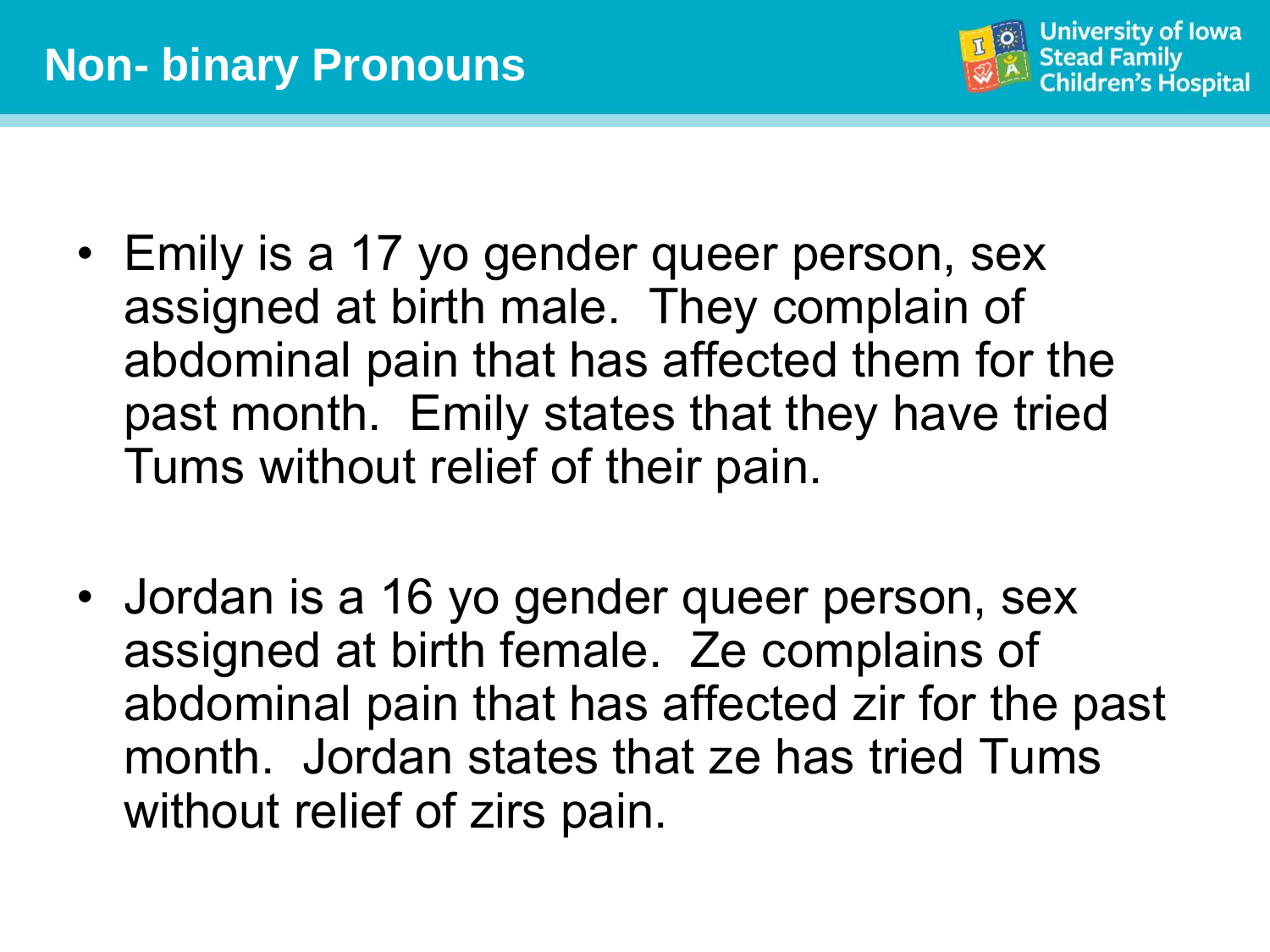

- Access to care
- Respect
	- Use their preferred name and pronouns
	- don't ask about or look at their genitals unless you need to in regards to their specific concern
- Cost
- Provider knowledge/comfort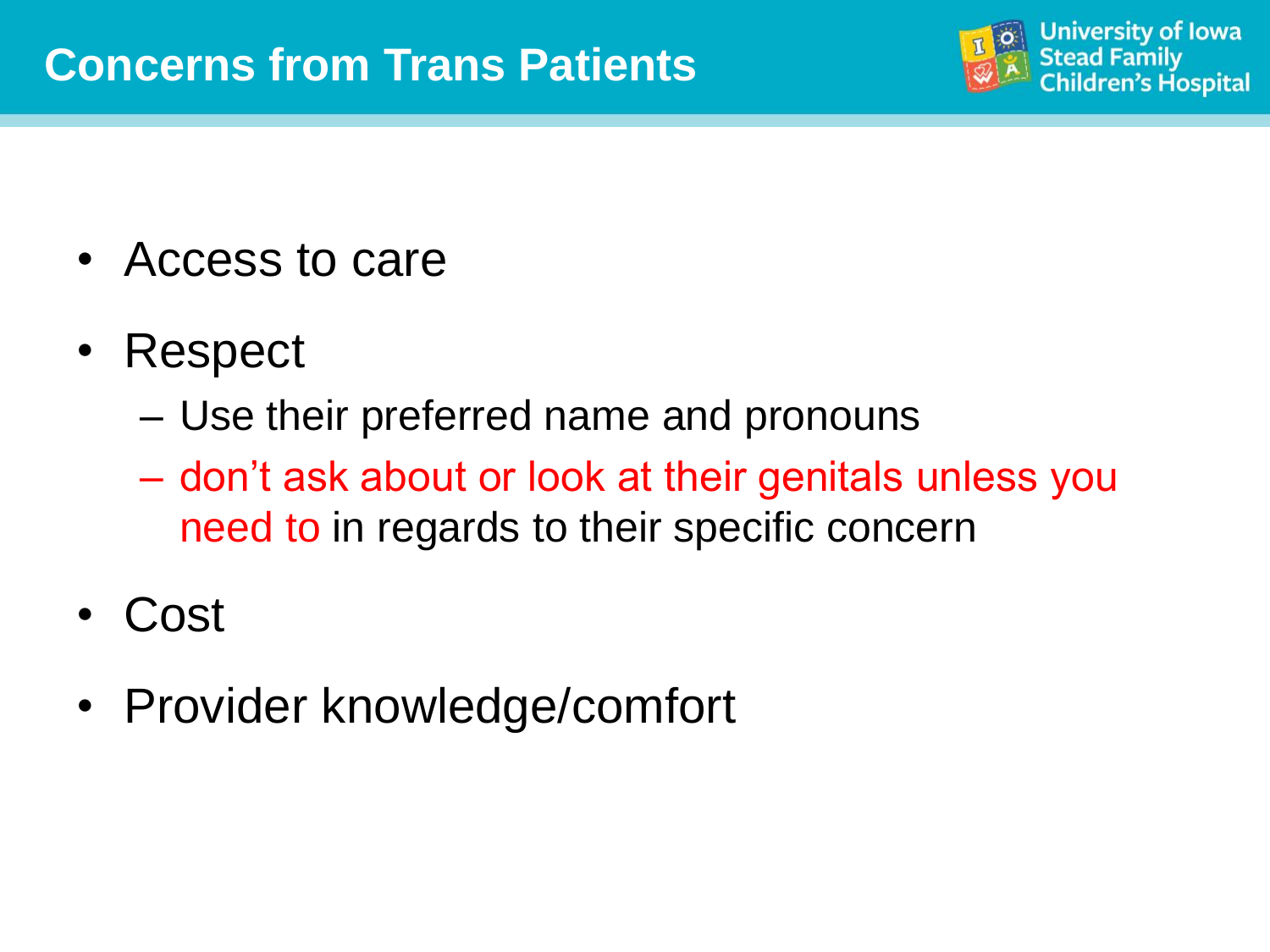

## • Parents!

- In Iowa, there is no "emancipated minor" for the purposes of trans care
- Consent of at least one guardian (with at least 50% custody) is required to undergo therapy
- Access!
	- There are not enough providers who will see pediatric patients
- Cost

– Not as much of a problem as for adults, actually . . .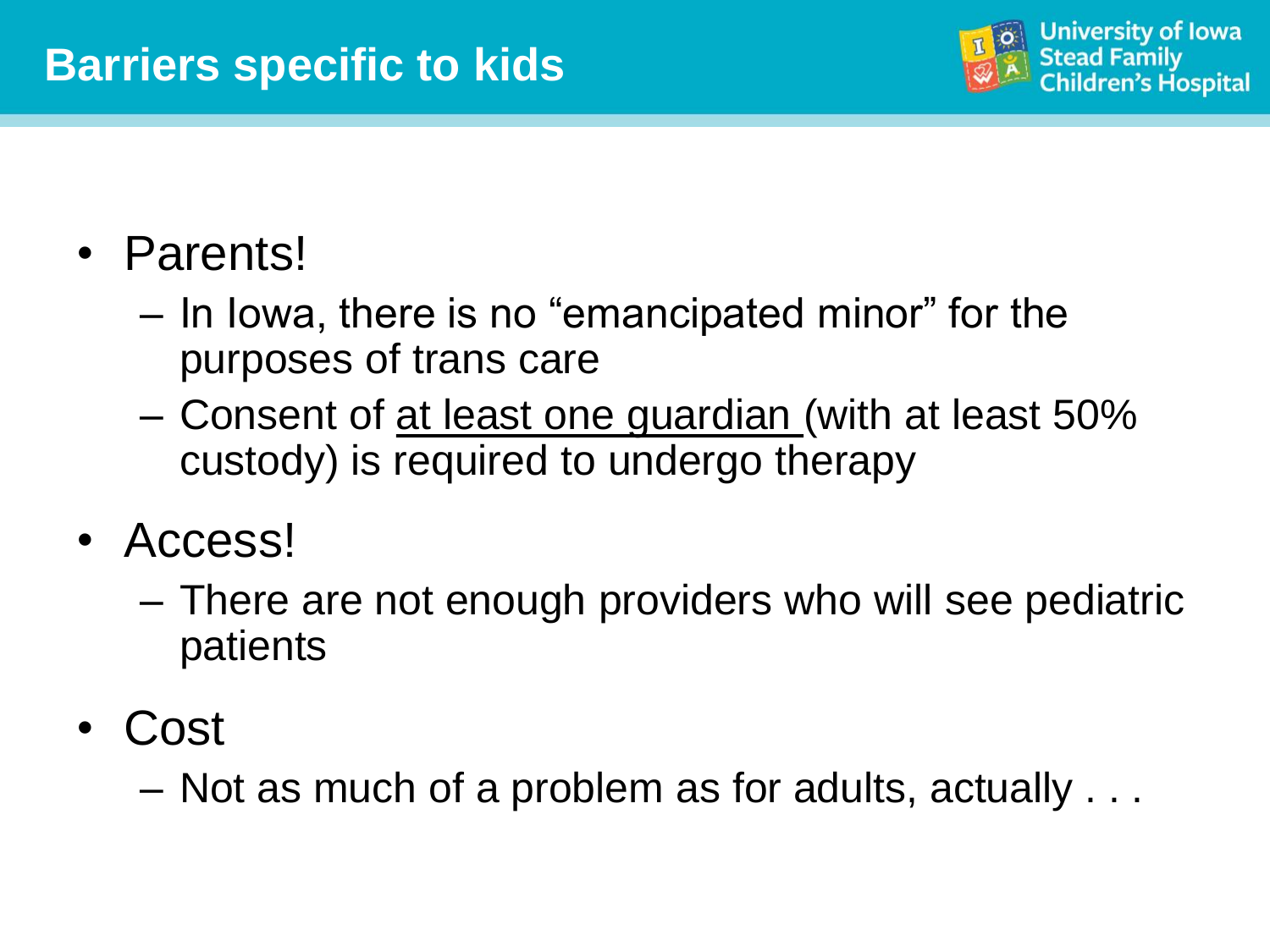

# **Why treat trans\* children?**

\*very similar to why we treat adults

Note: Children know their gender as young as 2 years of age!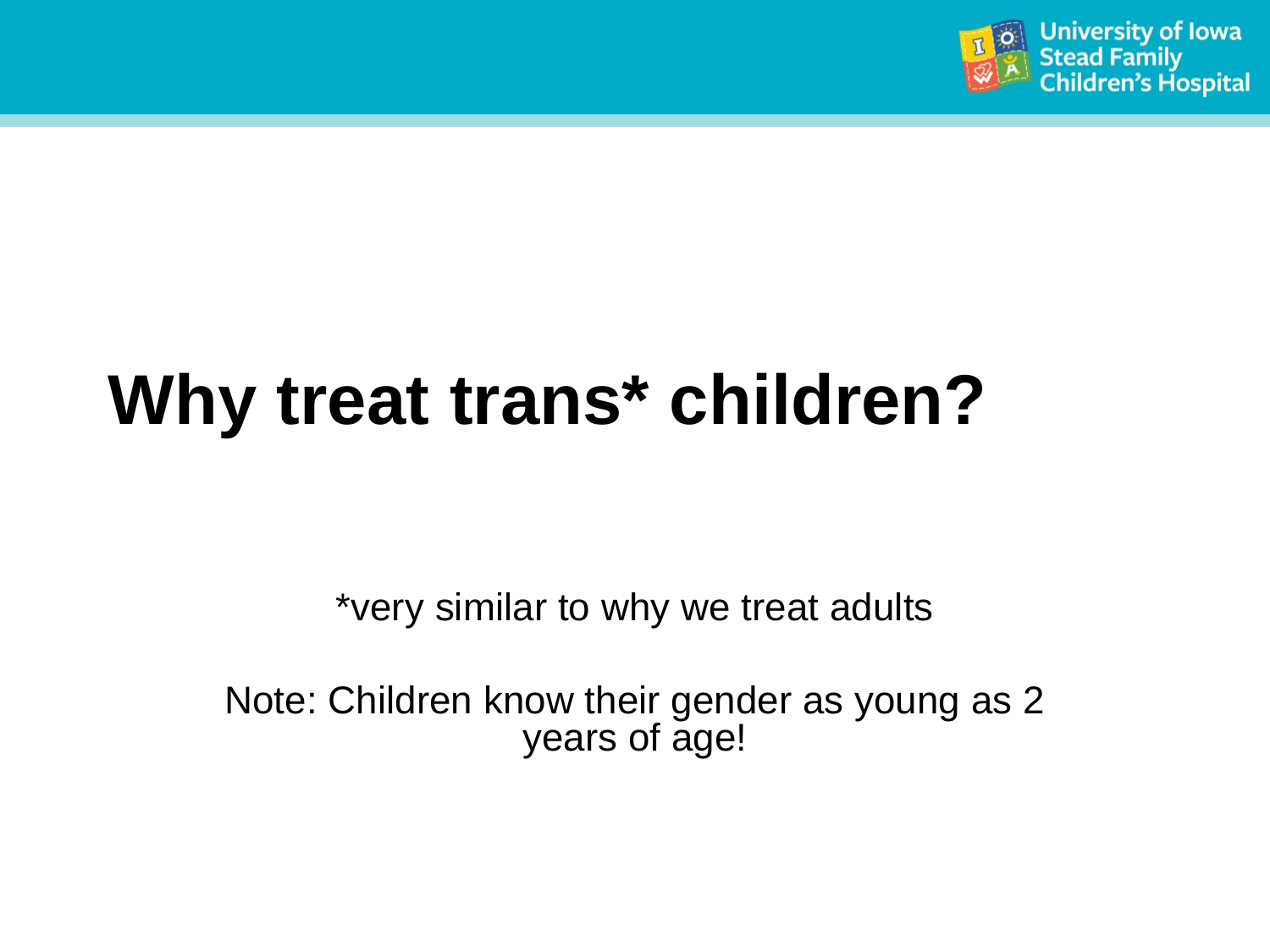

- rates of depression are 2-3 times higher in transgender youth vs. non-transgender peers<sup>1</sup>
	- data suggest this is caused by discrimination, peer rejection and lack of social support<sup>2</sup>
- the best predictor of positive psychological outcomes is parental support<sup>2</sup>
- transgender children that undergo a social transition have rates of depression comparable to non-transgender children<sup>3</sup>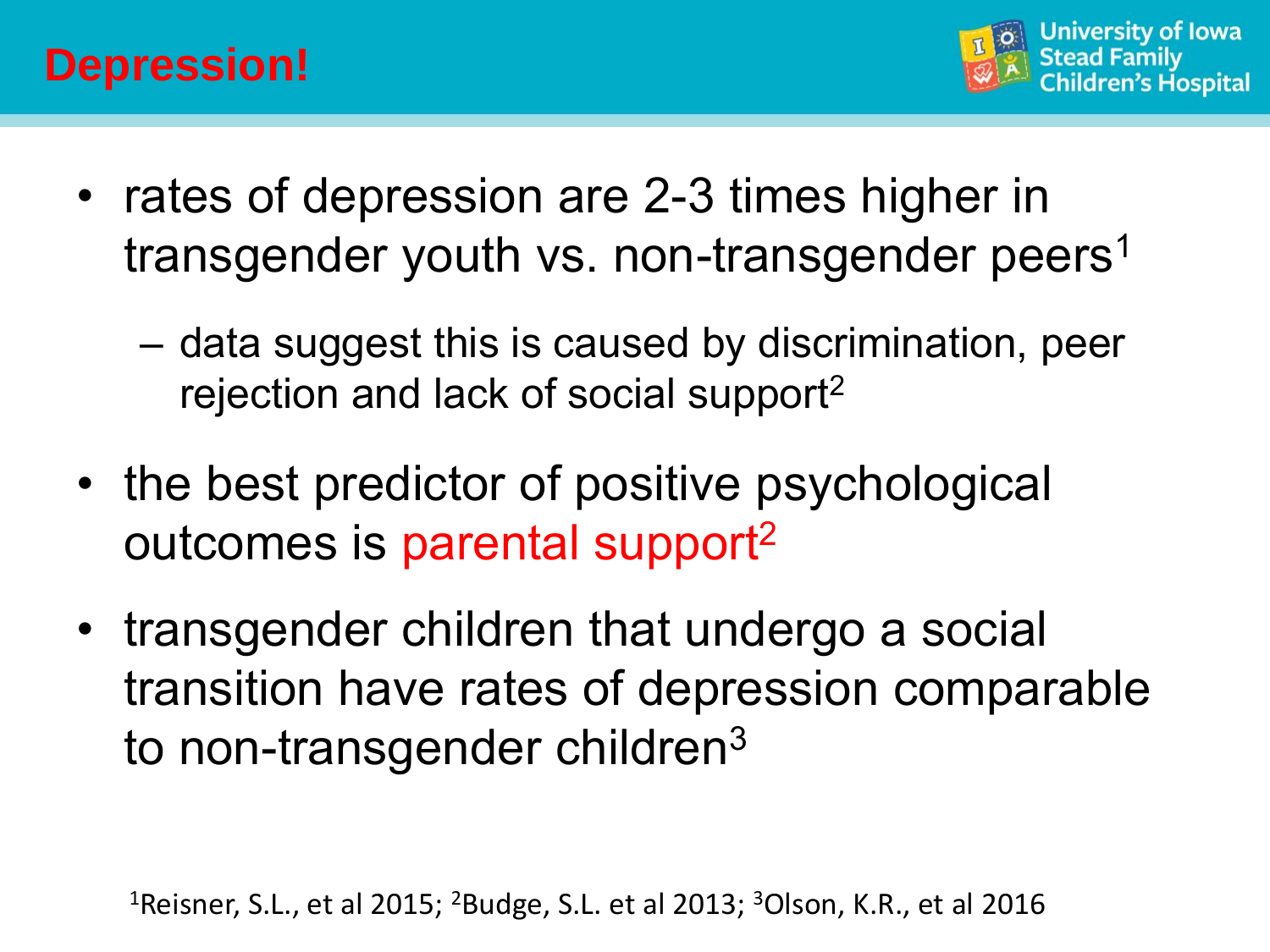### **Suicide**



- 61% of high-school age transgender/GNC youth report suicidal ideation<sup>1</sup> – (20% of cisgender youth)
- 31% have attempted suicide<sup>1</sup> – (7% of cisgender youth)
- 45% of trans 16-25 year olds who don't have support attempt suicide<sup>2</sup>

• "The minute these kids even know they're [getting treated], their suicidal thoughts melt away."<sup>2</sup>

<sup>1</sup>Eisenberg J Adolesc Health 2018<sup>2</sup> Spack Boston Children's hospital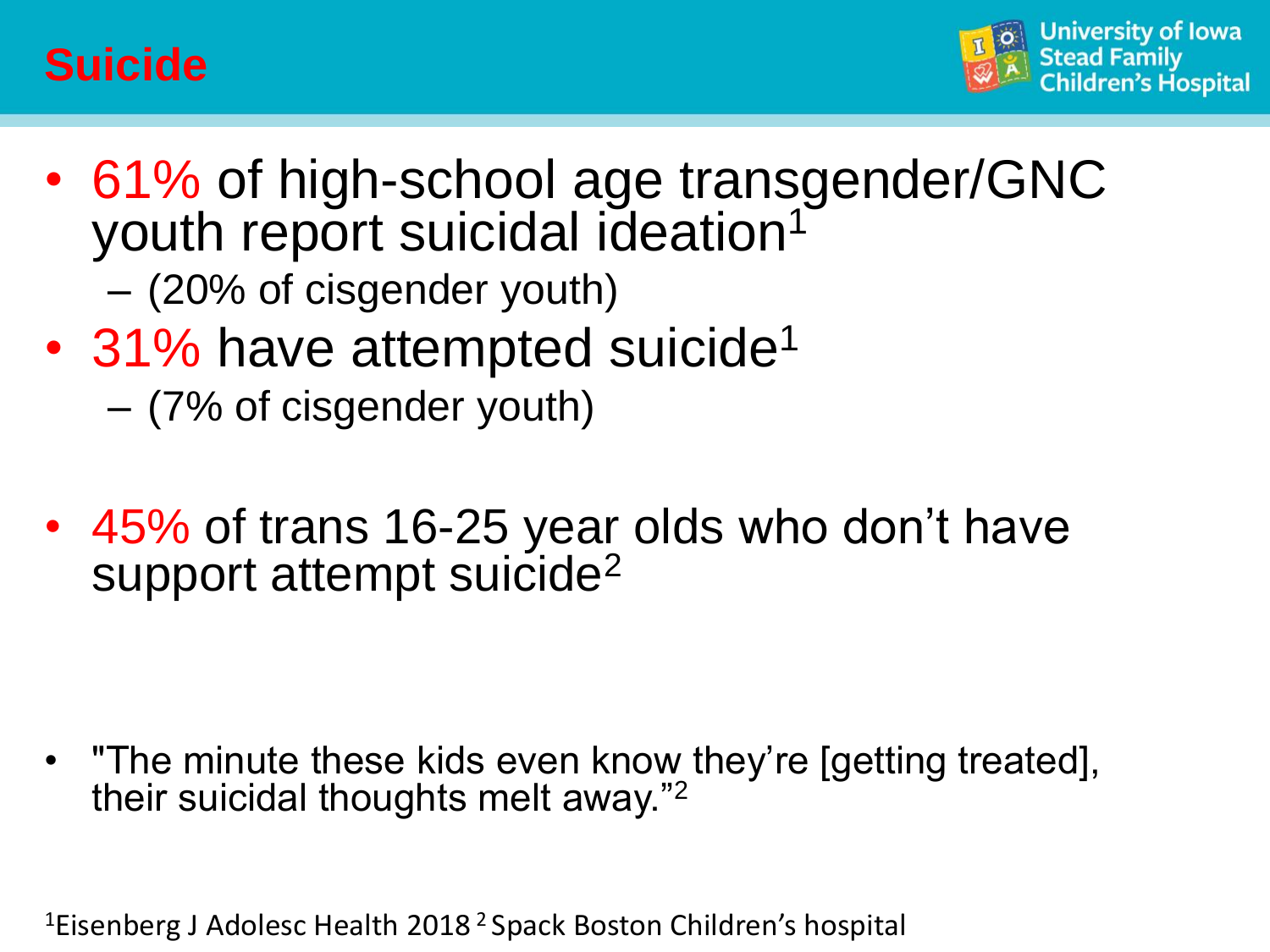

- 2x as many trans and GNC youth report poor heath as cisgender peers
- Trans and GNC youth have higher rates of:
	- Binge drinking, substance use, high-risk sexual behaviors and being victims of bullying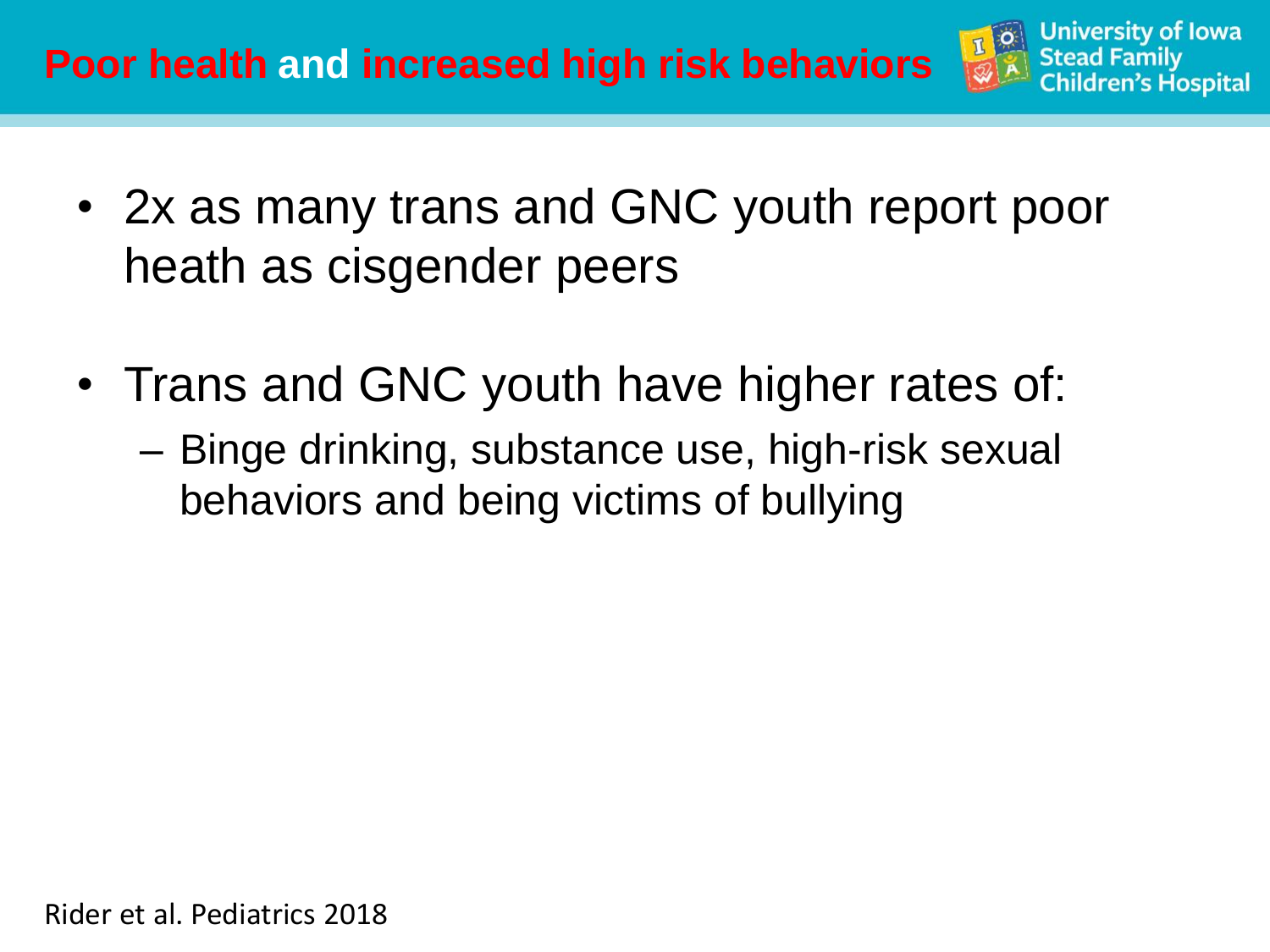### **Teens who have gone public**



- Above is Corey Maison (14 yo)
- Right is Jazz Jennings (15 yo)

# **JAZZ JENNINGS**

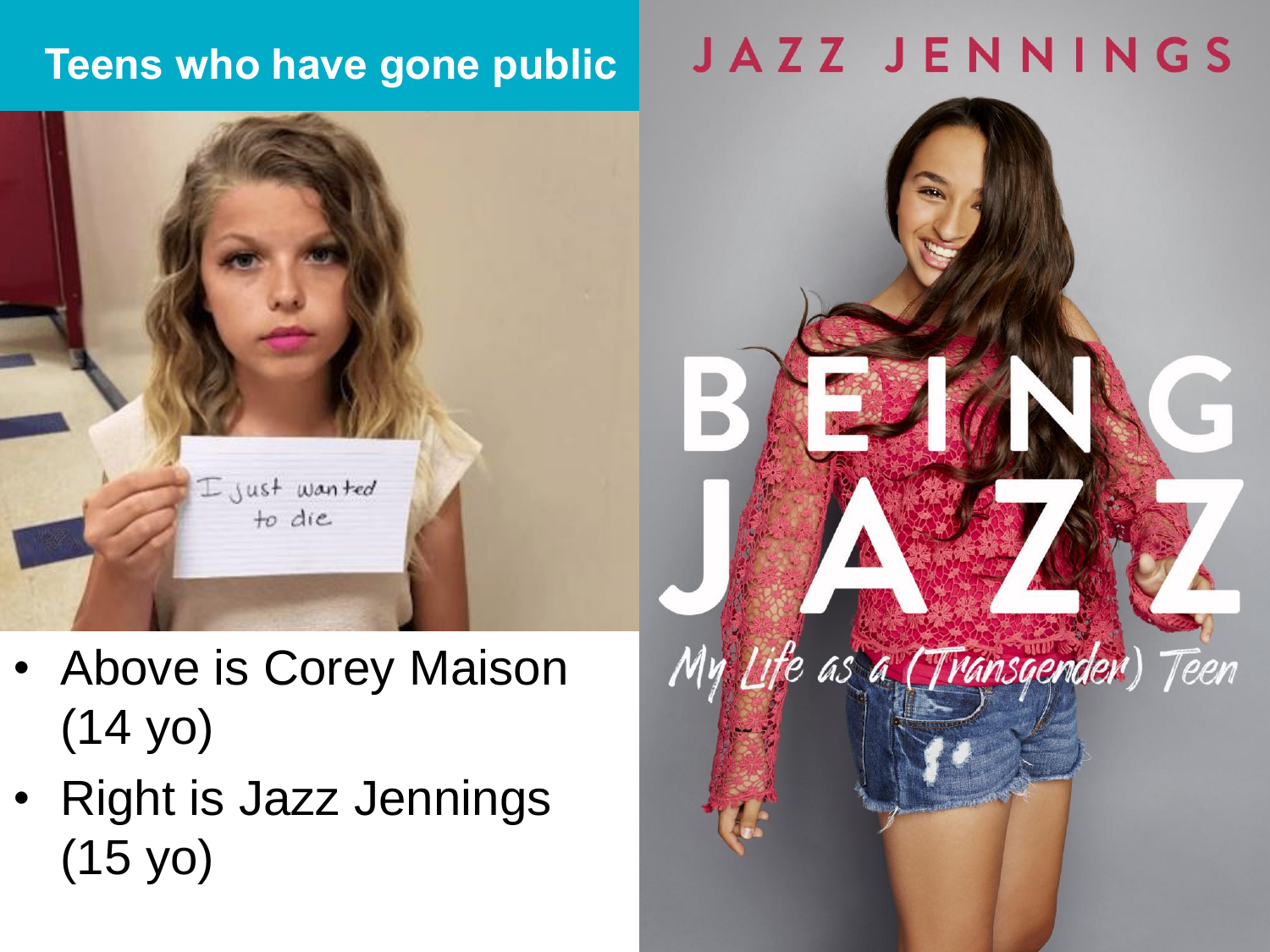

# **So how do we treat trans\* children & youth?**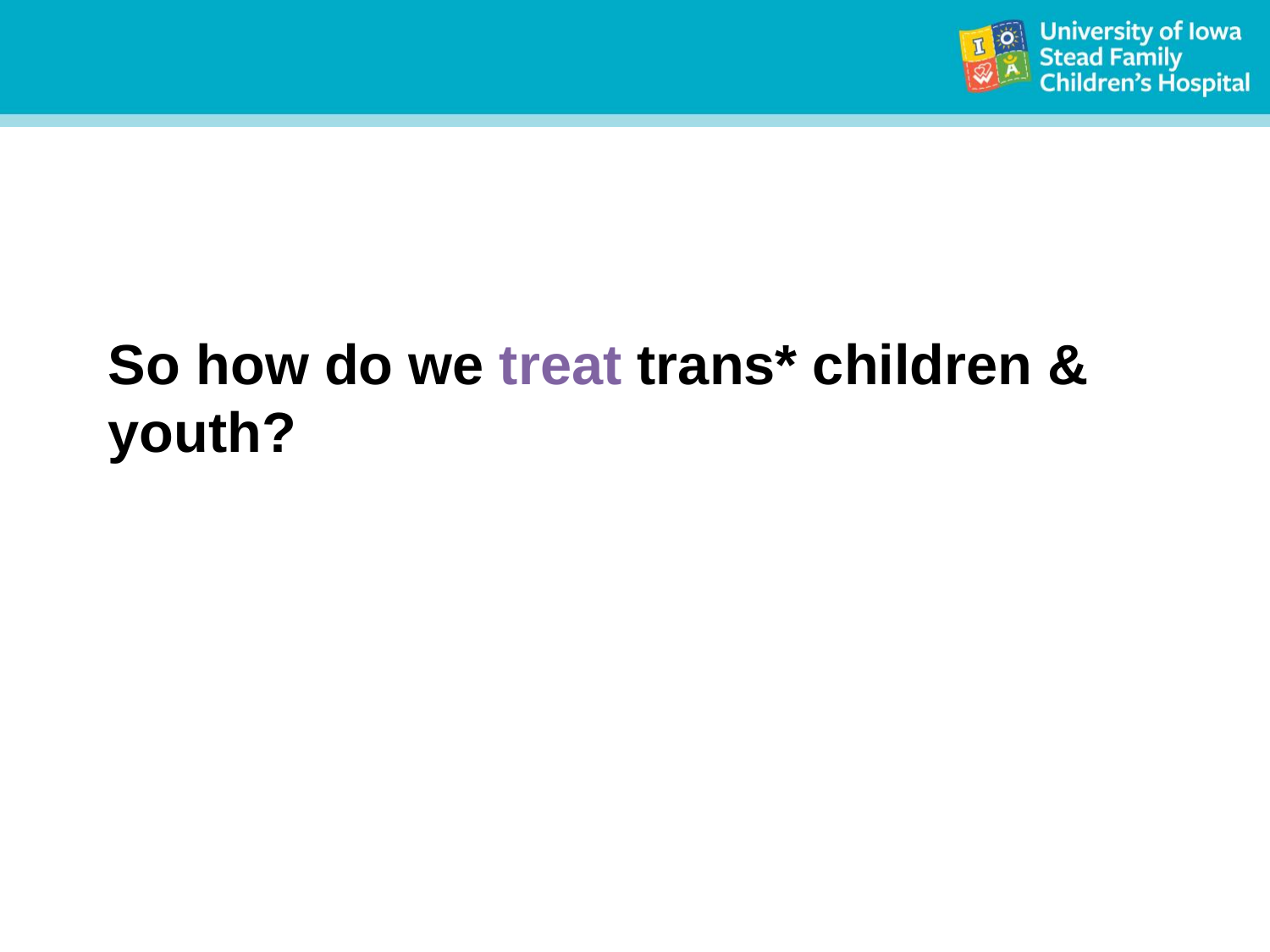

- Therapy with the goal to change a person's gender identity to become more congruent with sex assigned at birth
	- has been attempted in the past without success<sup>1</sup>, particularly in the long term<sup>2</sup>.
	- Such treatment is not ethical and amounts to torture
	- the American Psychological Association, the American Psychiatric Association and the American Academy of Pediatrics all reject this form of therapy

<sup>1</sup>Gelder & Marks, 1969; Greenson, 1964; <sup>2</sup>Cohen-Kettenis & Kuiper, 1984; Pauly, 1965;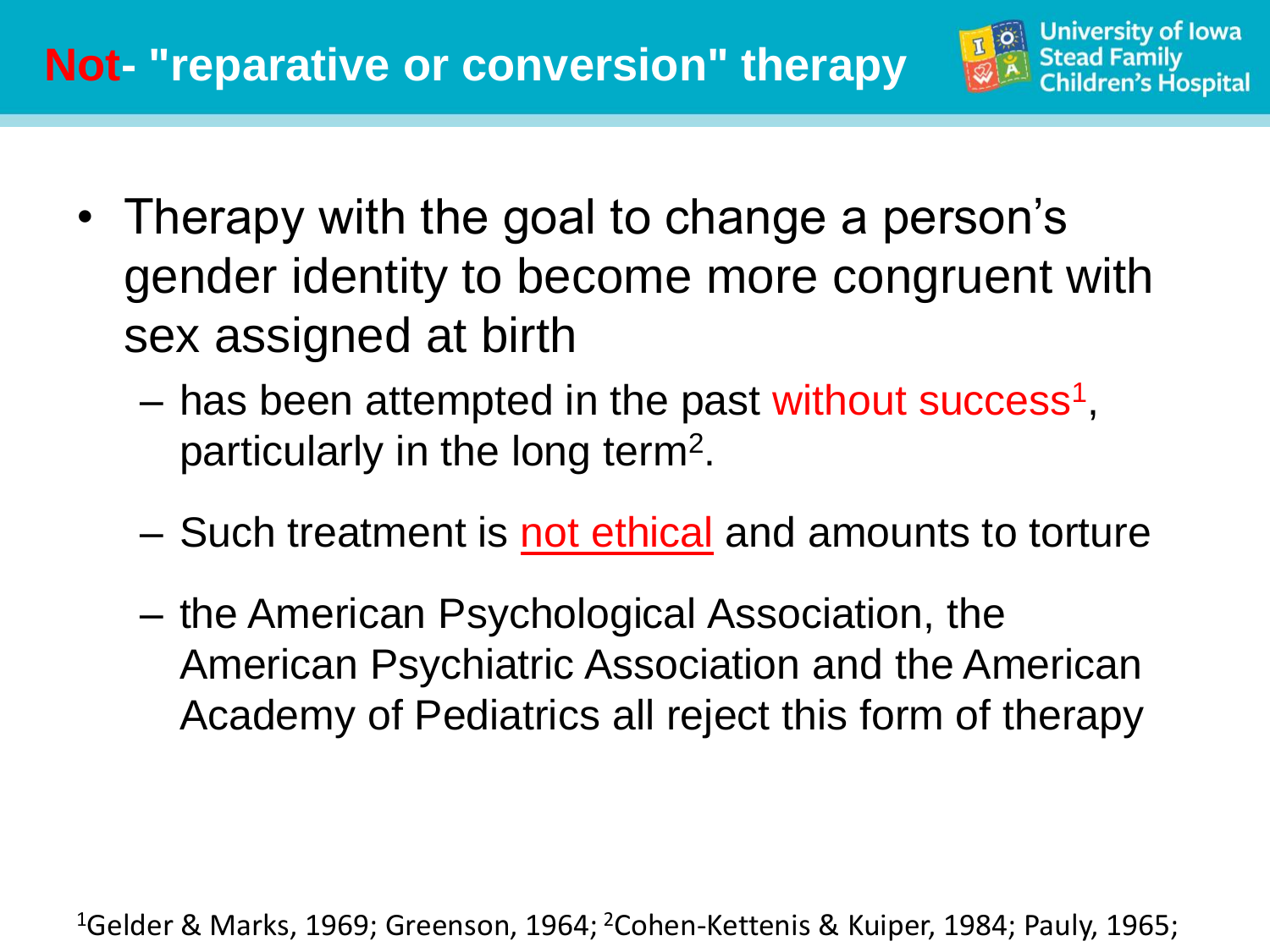

- To be made by a mental health professional
- For peds- that person should be pediatric/adolescent trained
	- Establish that GID/transgender is the diagnosis
	- rule out body dysmorphic disorder
	- diagnose and treat any other psychiatric disorders
		- Other psychiatric disorders, including schizophrenia do not preclude transition, but they need to be managed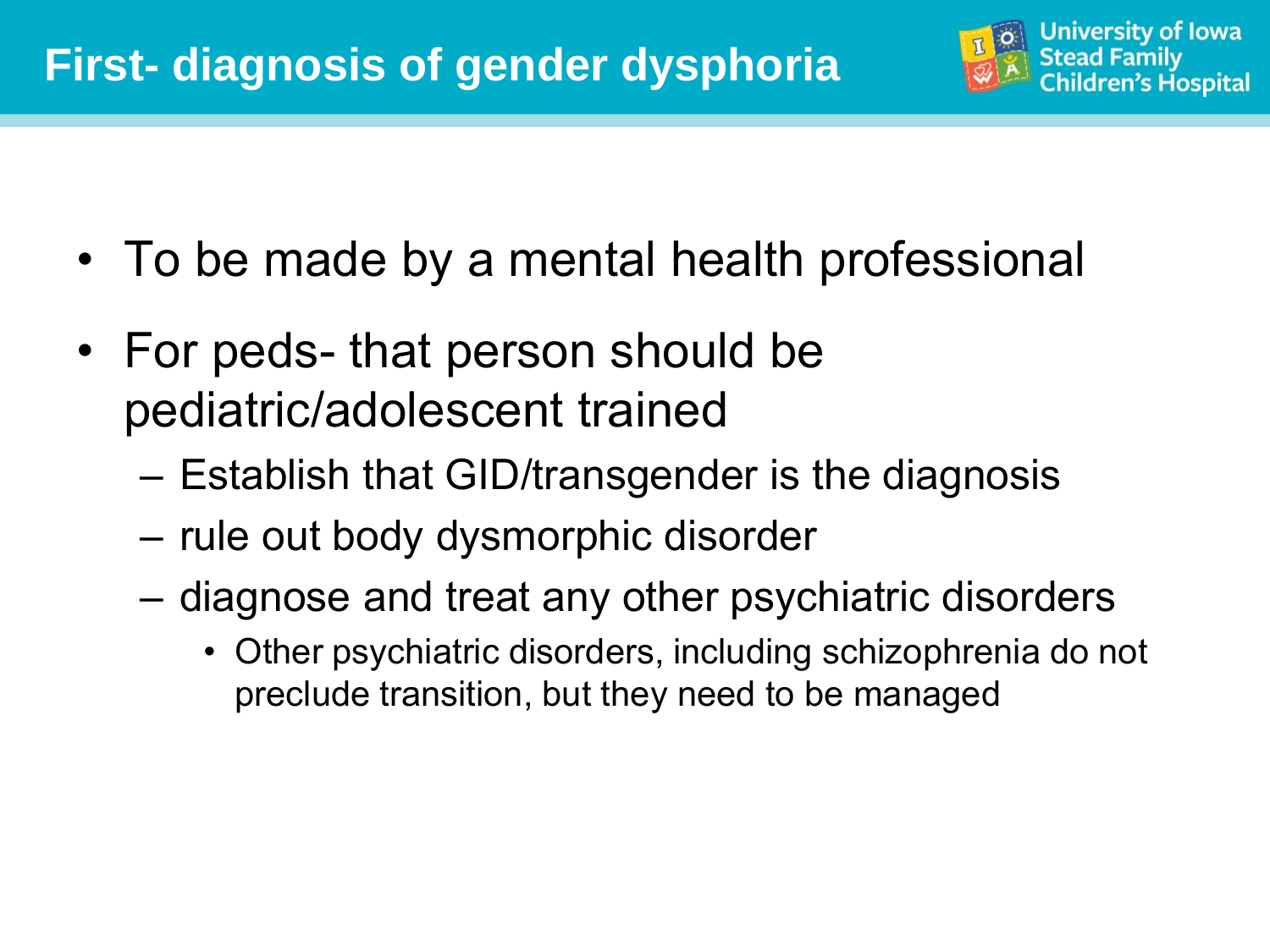### **2 nd - Pubertal suppression-- "blockers"**



- Pubertal suppression with GnRH analogs is the preferred method
	- starting at tanner 2

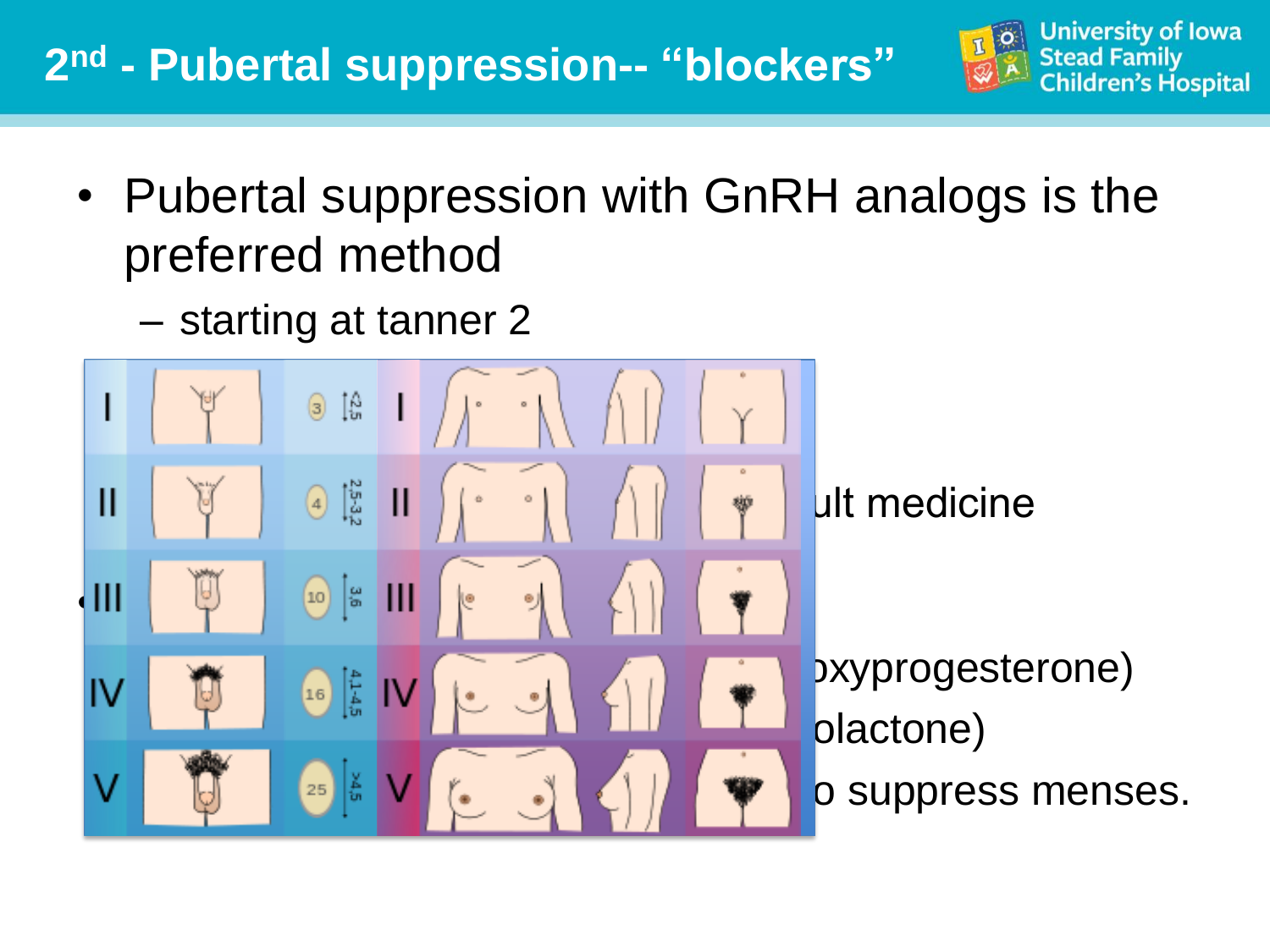

- Recommended regimen is different than for adults!
	- We are essentially inducing puberty much as we would in any hypogonadal child
- Start at 15-16 years\*
- IM/sub q T or oral/patch estradiol
- Dose escalation every 4-6 months starting at low doses
	- Starting low & titrating gives better physical outcomes (breast/voice/bone structure)
- GnRH treatment is (ideally) continued until gonadectomy or doses are high enough to suppress HPH axis
	- If can't get GnRH, can use depo provera, spironolactone, bicalutamide depending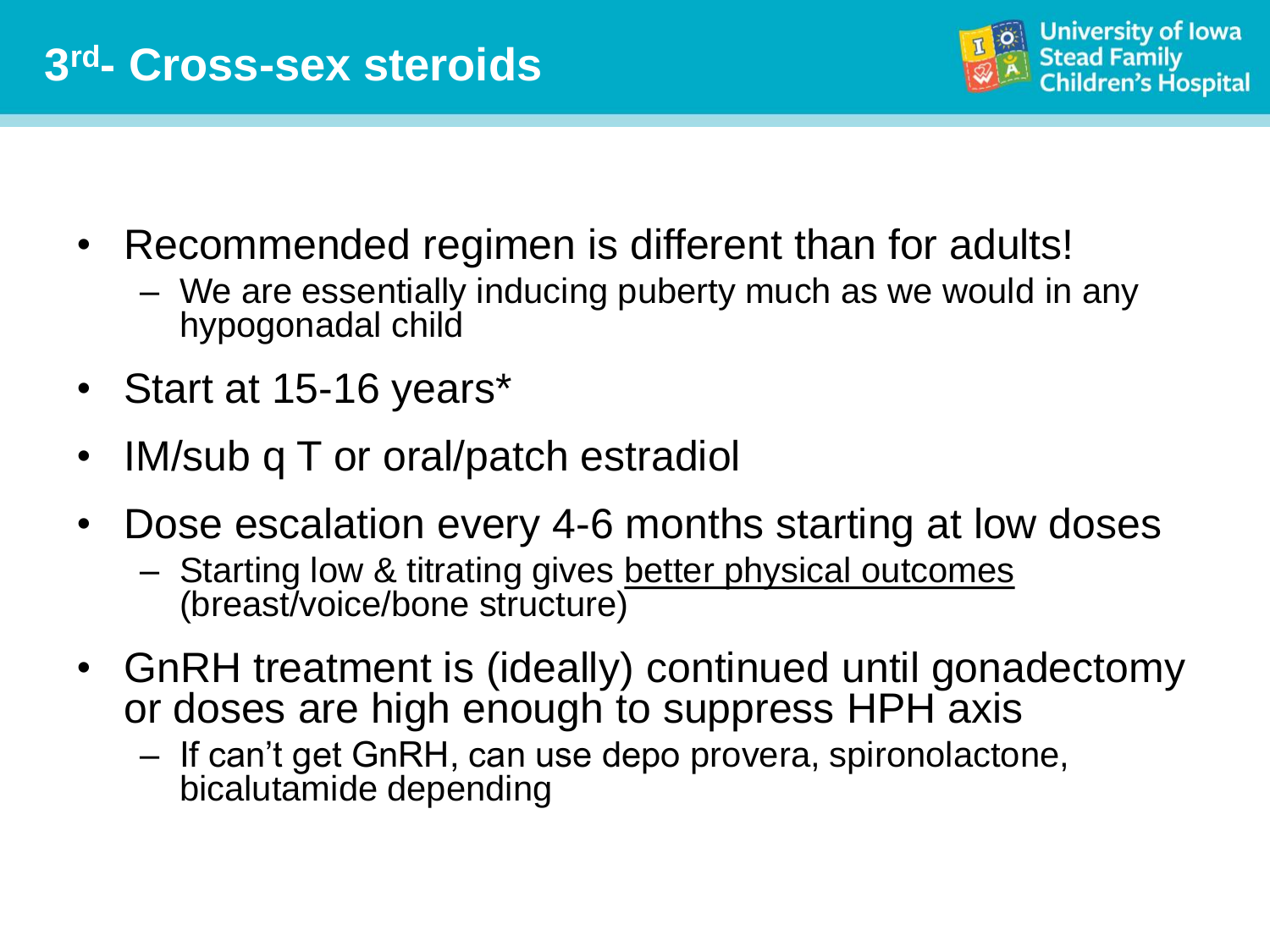



- Mastectomy can be done before age 18 – Eligible at 16 years
- Other procedures need to 18 or older
- Note:
	- Vaginoplasty is harder if they transitioned younger as it typically utilizes penis skin
- You will get an update on surgical procedures tomorrow, so stay tuned!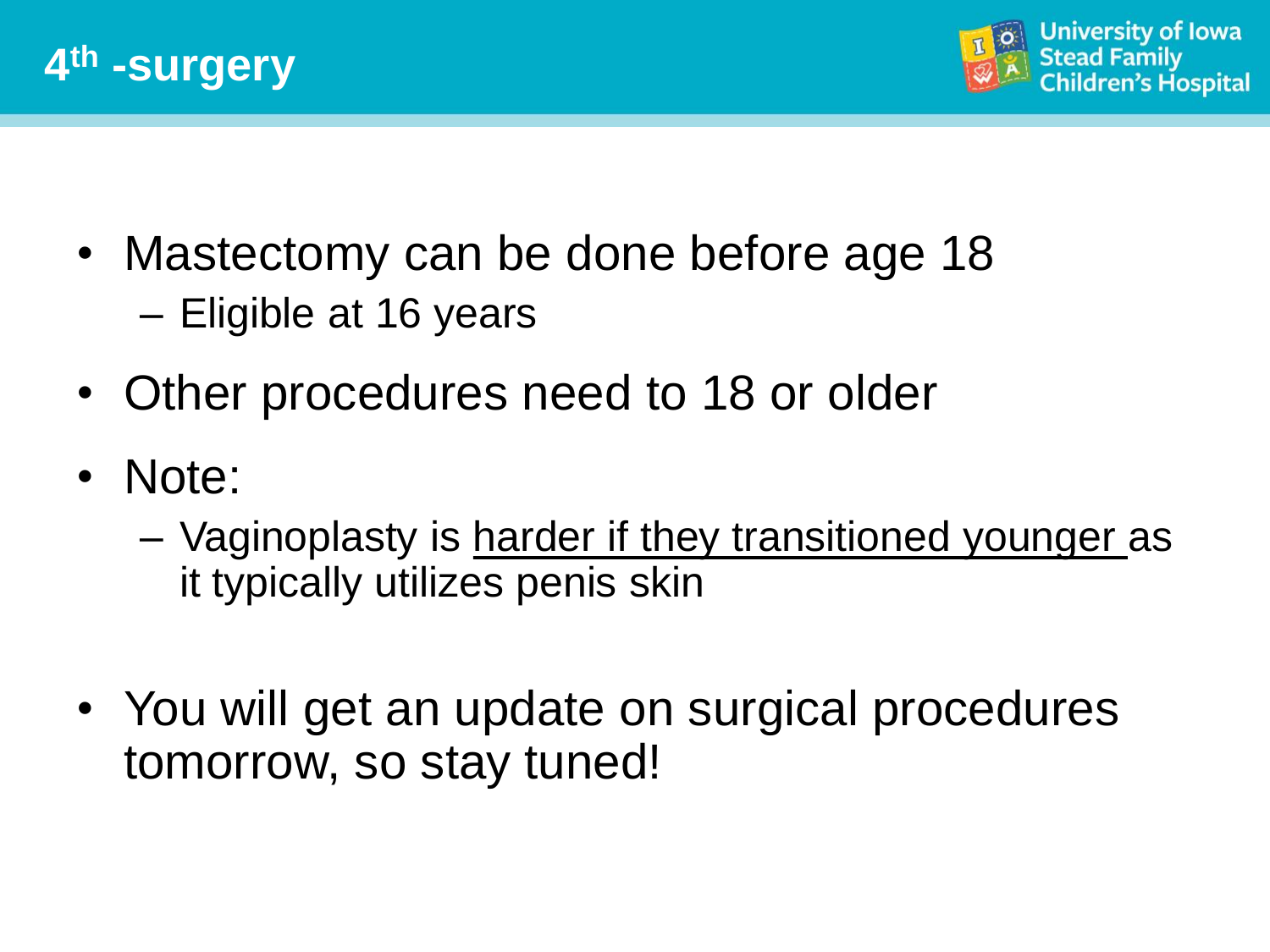

- withholding puberty suppression and subsequent feminizing or masculinizing hormone therapy is not a neutral option for adolescents
	- functioning in later life can be compromised by
		- development of irreversible secondary sex characteristics
		- years spent experiencing intense gender dysphoria.
	- contributes to an appearance that can provoke abuse and stigmatization
		- the level of gender-related abuse is strongly associated with the degree of psychiatric distress during adolescence<sup>1</sup>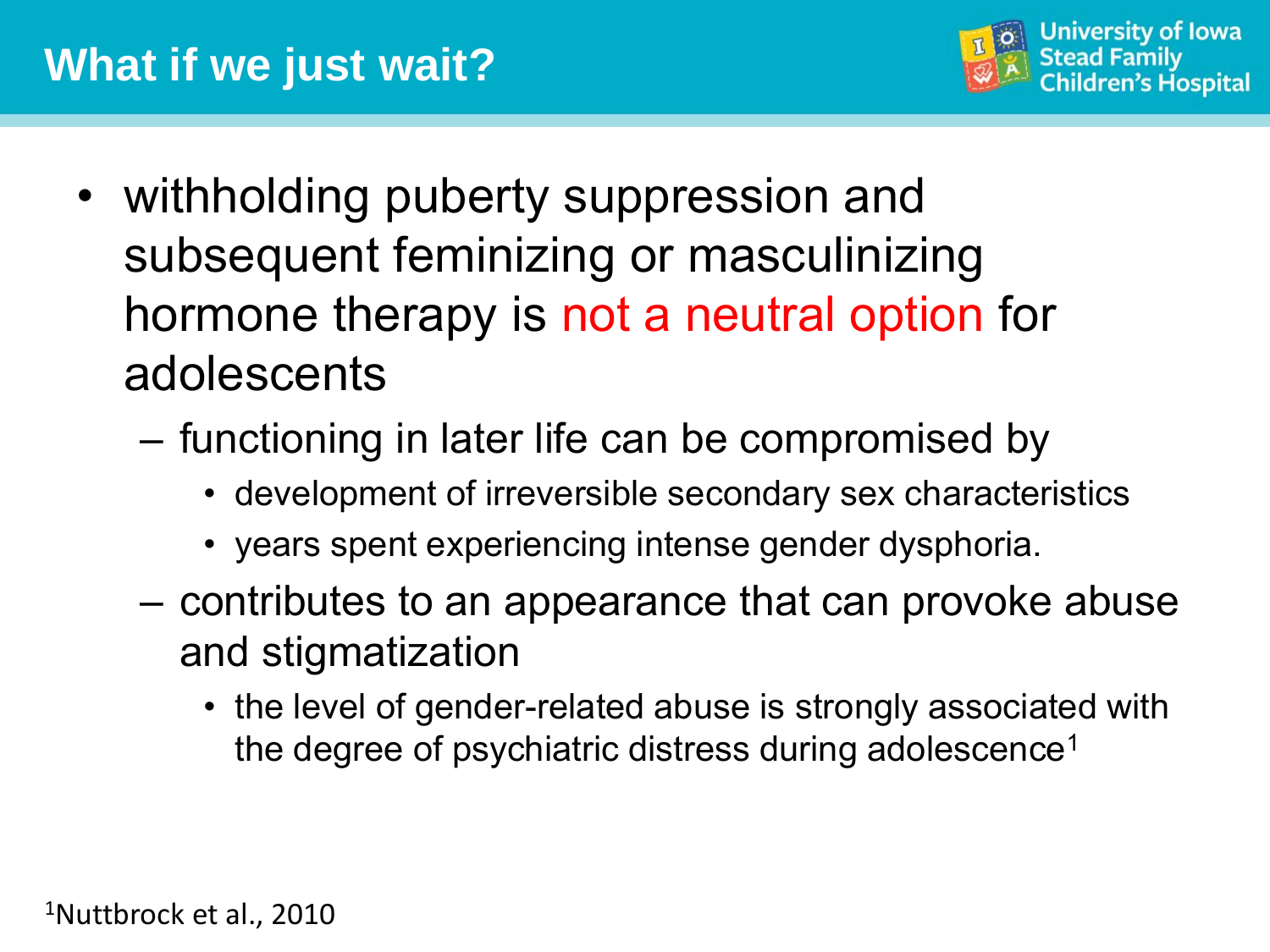

- Gender dysphoria occurring prior to puberty does not inevitably continue into adulthood.
	- Gender dysphoria persists in 6-23% of AMAB children<sup>1</sup> and 12-27% of AFAB children<sup>2</sup>
- In contrast, the persistence of gender dysphoria into adulthood is higher for adolescents with essentially all continuing <sup>4</sup>

<sup>1</sup>Green, 1987; Money & Russo, 1979; <sup>2</sup>Drummond, Bradley, Peterson-Badali, & Zucker, 2008; Wallien & Cohen-Kettenis, 2008 <sup>3</sup>Zucker & Bradley, 1995; Zuger, 1984; <sup>4</sup> de Vries, Steensma, Doreleijers, & Cohen-Kettenis, 2010; <sup>5</sup>Zucker, 2004; <sup>6</sup>Cohen-Kettenis & Pfäf in, 2003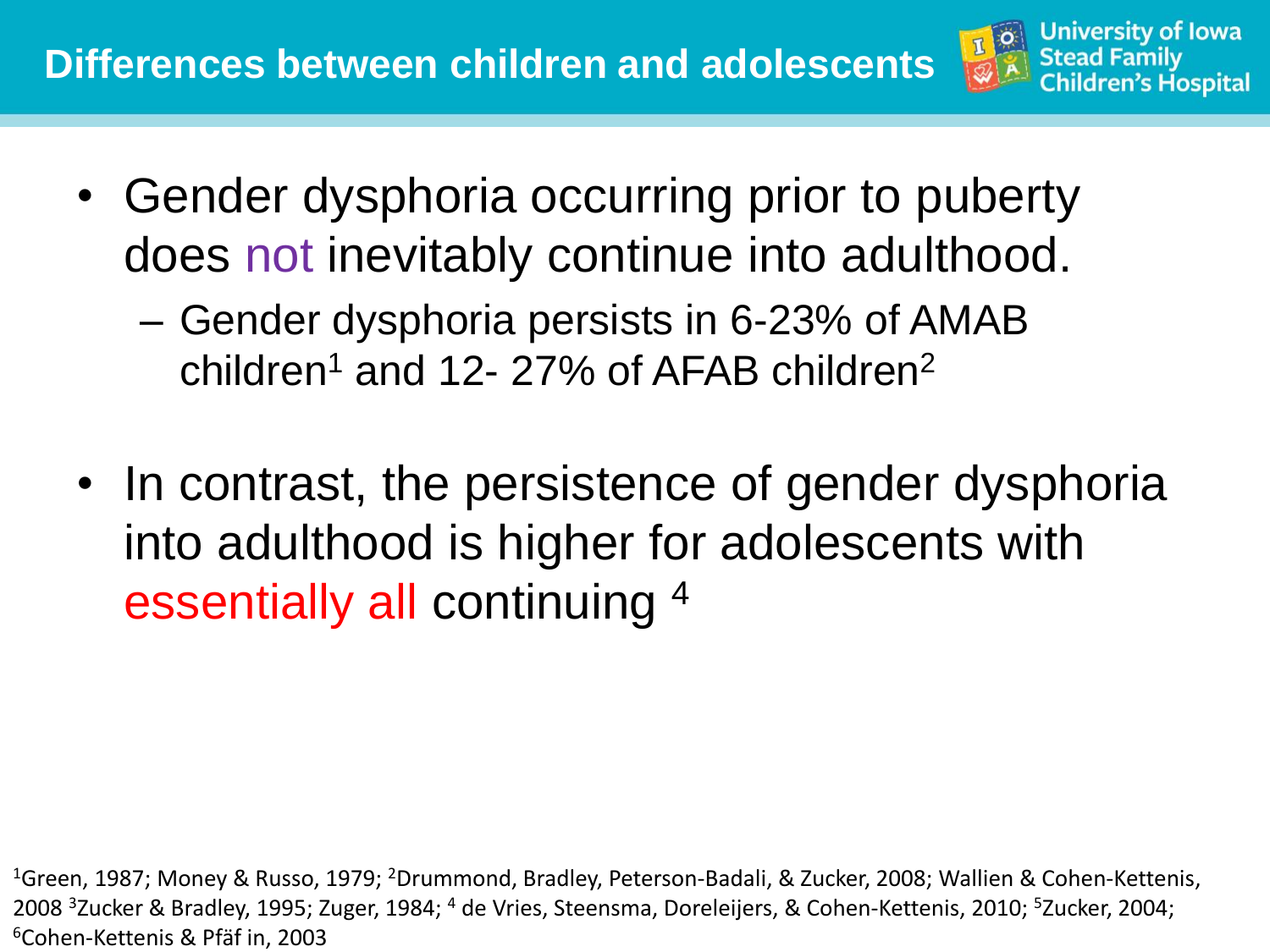

- Recommended:
- Social transition
	- Dress in preferred clothes
	- Preferred hairstyle
	- Preferred toys
	- Preferred name
- Support for affirming activities
	- Girl/boy scouts, dance, sports, etc
- How can you tell who will **persist**?
	- We don't have great ways yet, but there are clues:
- Repudiation of genitalia
- Statements of identity "I \*am\* a girl" or "I am a girl in a boy's body" rather than "I \*want\* to be a girl" or "I \*wish\* I was a girl"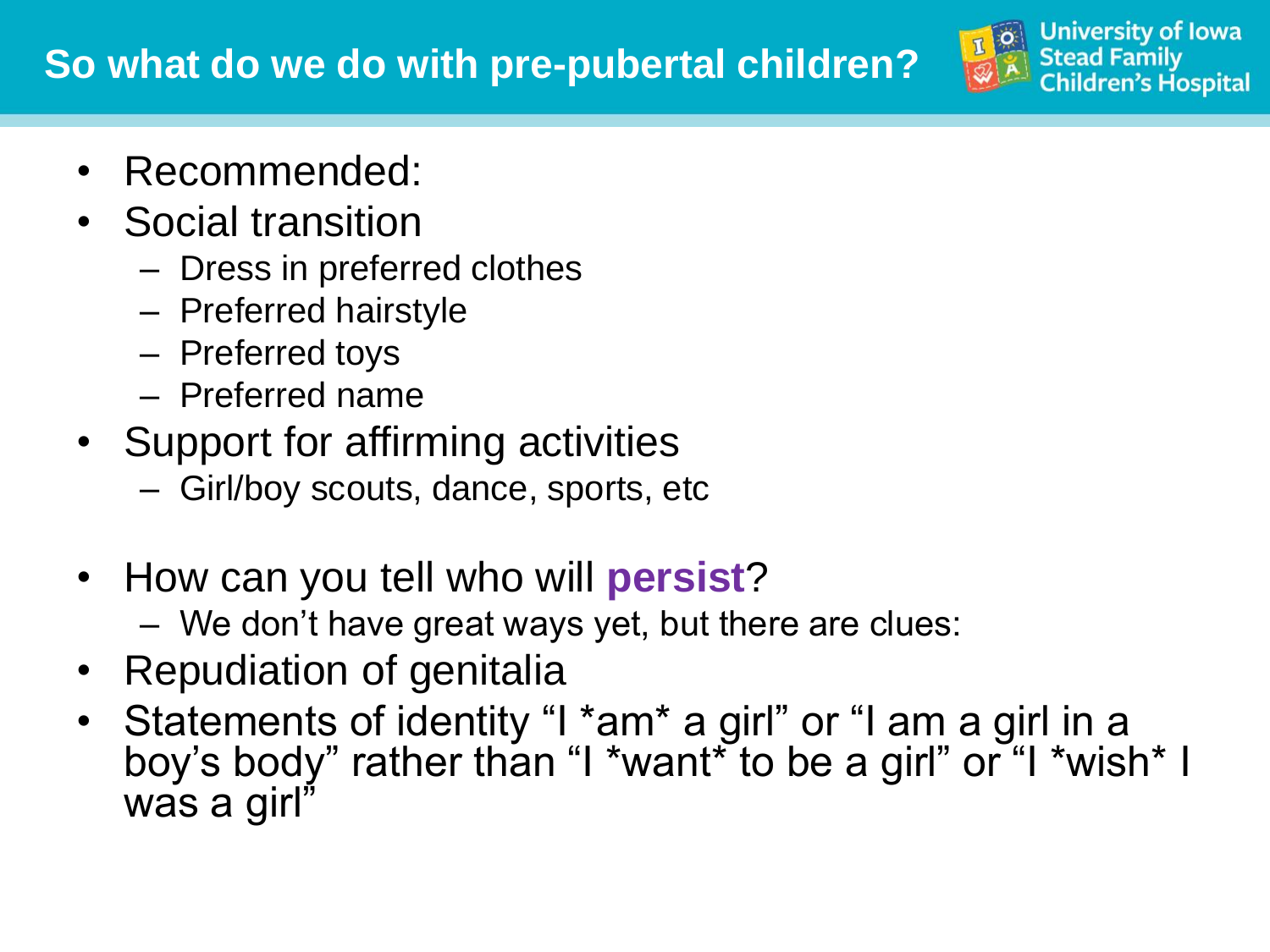

#### **Outcomes**

# Does it work? Does it help? What are the risks?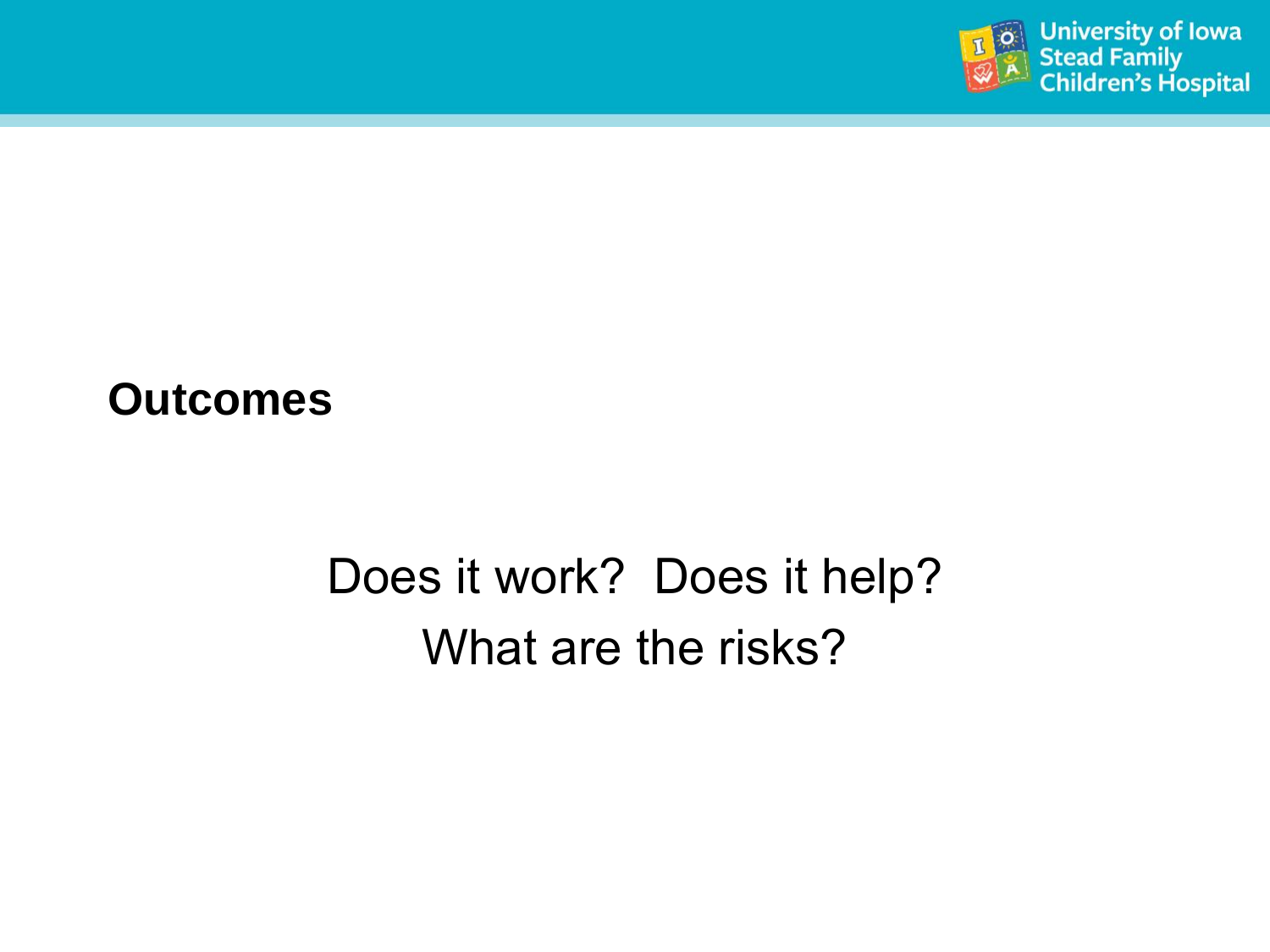

–



- therapy is overall safe
- cancer risk is not higher than expected
- thromboembolic risk
	- significant with ethinyl estradiol preparations
	- Lower with the current oral and patch 17-beta estradiol
	- There is increased risk for thromboembolic complications compared to cis women<sup>1</sup>
- testosterone may worsen the cardiovascular profile of transmen, but only in comparison with cisgender women, not cisgender men<sup>1</sup>
- the risk of puberty suppression and cross-sex hormones is low in contrast with the **high rate of suicide in untreated transgender individuals (~40%)**

1Nota et al. Circulation 2019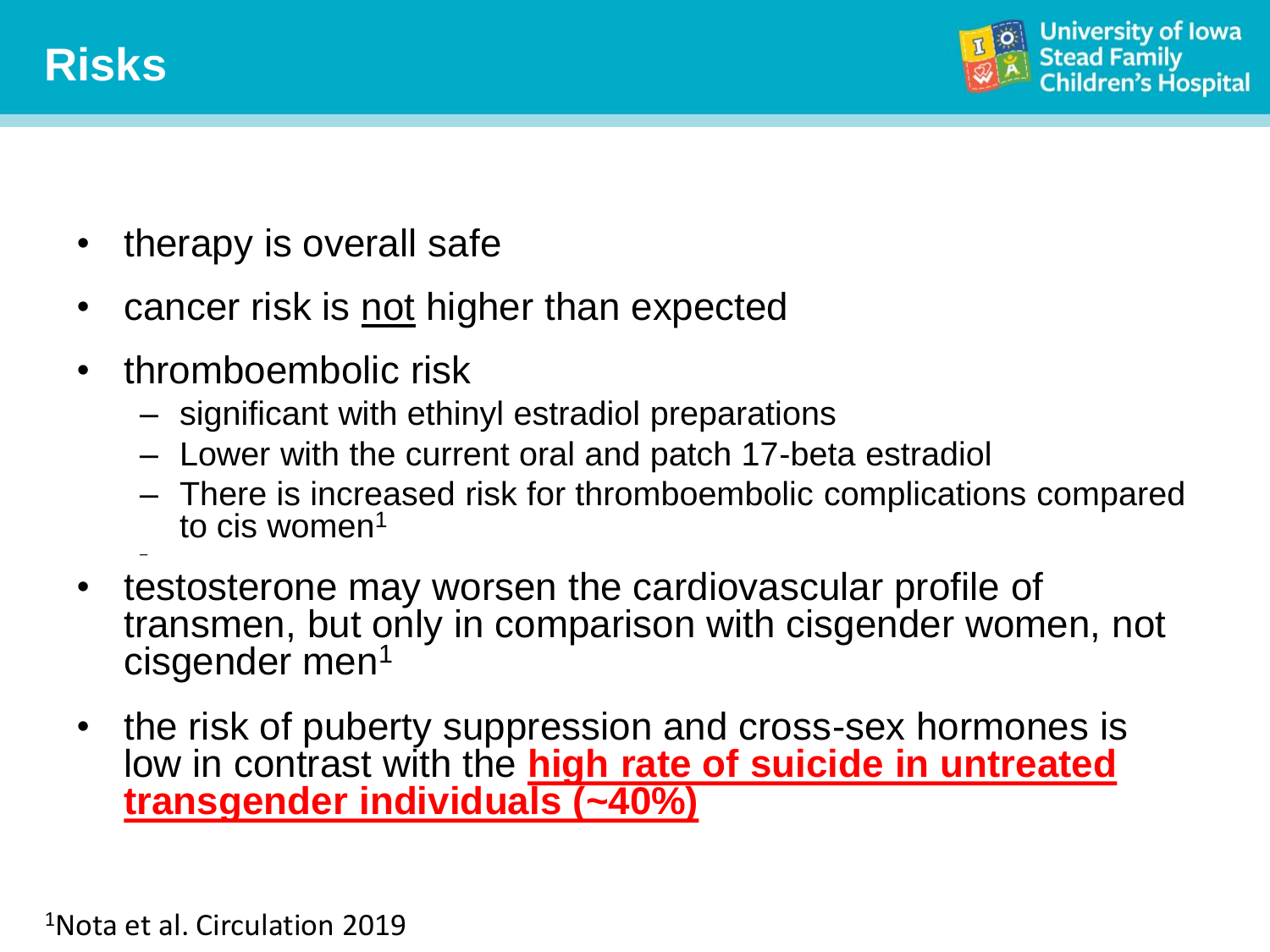### **Outcomes of gender transition**



- in adults
	- hormone replacement therapy and gender affirming surgery
		- improve gender dysphoria
		- Improve quality of life
		- Reduce suicide
	- However:
		- persistence of psychiatric comorbidity
		- Still some death from suicide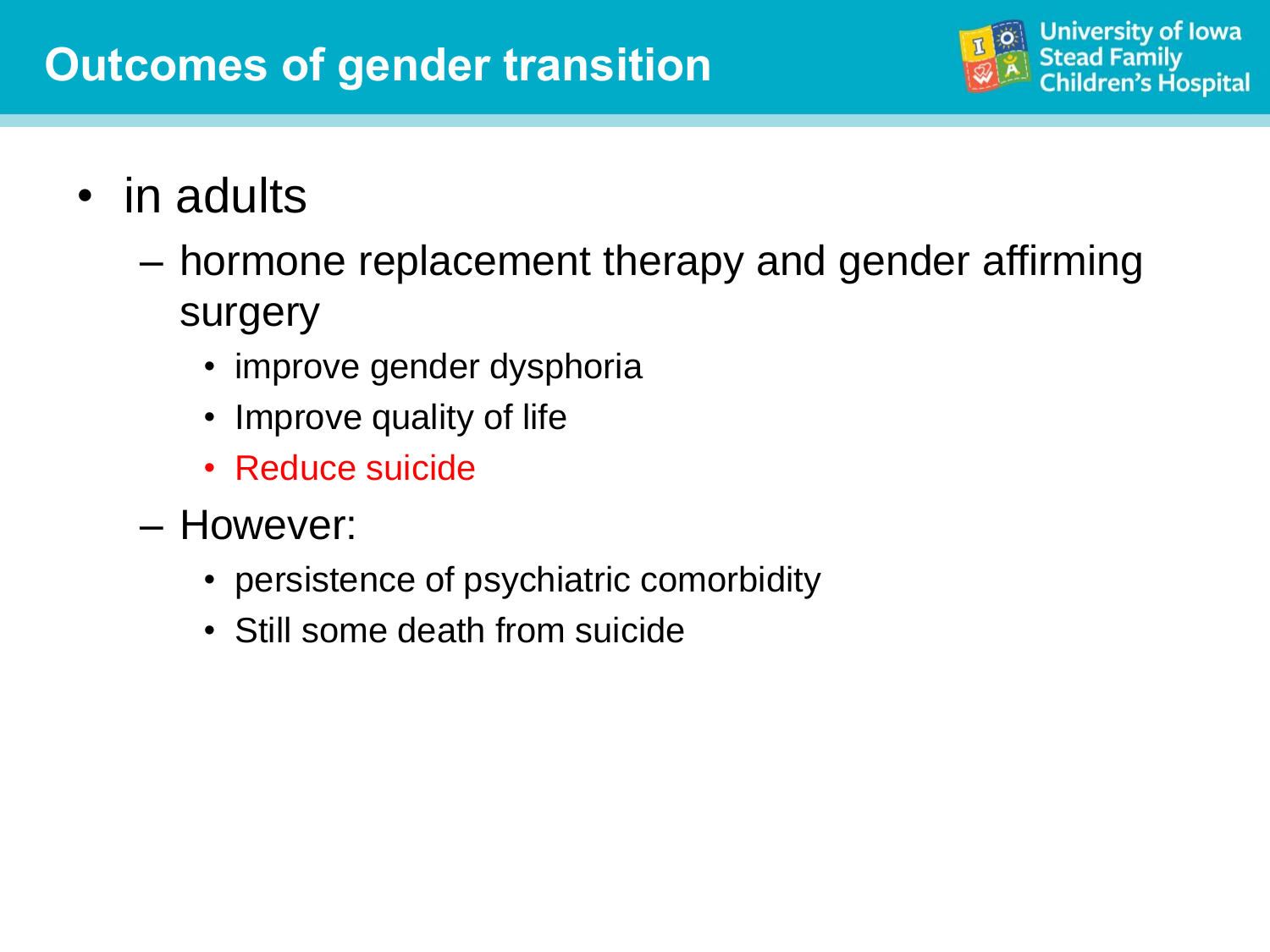### **Outcomes are improved when transition starts in adolescence**



- Those who are treated in childhood have much lower rates of suicide and psychopathology than trans patients who present as adults<sup>1</sup>
- long term study of 55 transgender adolescents who underwent puberty suppression and cross-sex hormones followed by gender affirming surgery in early adulthood<sup>2</sup>
	- complete resolution of gender dysphoria
	- psychological outcomes that were **similar or better than nontransgender, age-matched young adults**
	- none of these patients regretted their decision to transition
- better cosmetic outcomes
	- If treated starting at tanner 2
		- Height appropriate to affirmed gender
		- Bone structure of affirmed gender
	- Very different physical appearance than transition as an adult, especially for transfemales

 $^{1}$ de Vries, A.L.et al. 2011, <sup>2</sup>Cohen-Kettenis et al., 2011; Delemarre-van de Waal & Cohen-Kettenis, 2006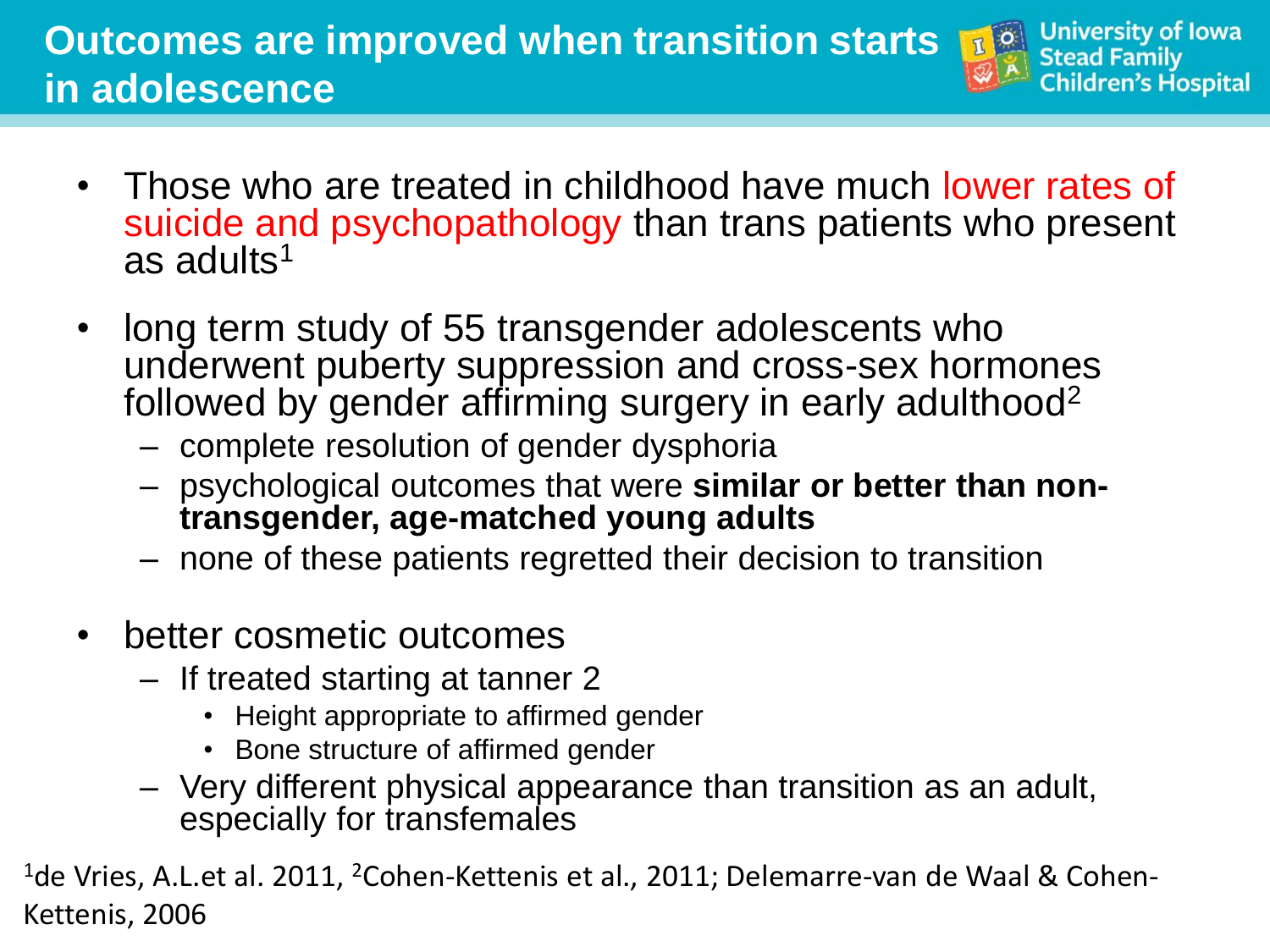



- GnRH agonists if started in early puberty (Tanner stage II-III), lack of development
- Testosterone induces amenorrhea in postmenarchal transmales;
	- number of cases of unplanned pregnancy while on treatment
	- planned pregnancy and uneventful child birth
- Estrogen treatment may lead to sterility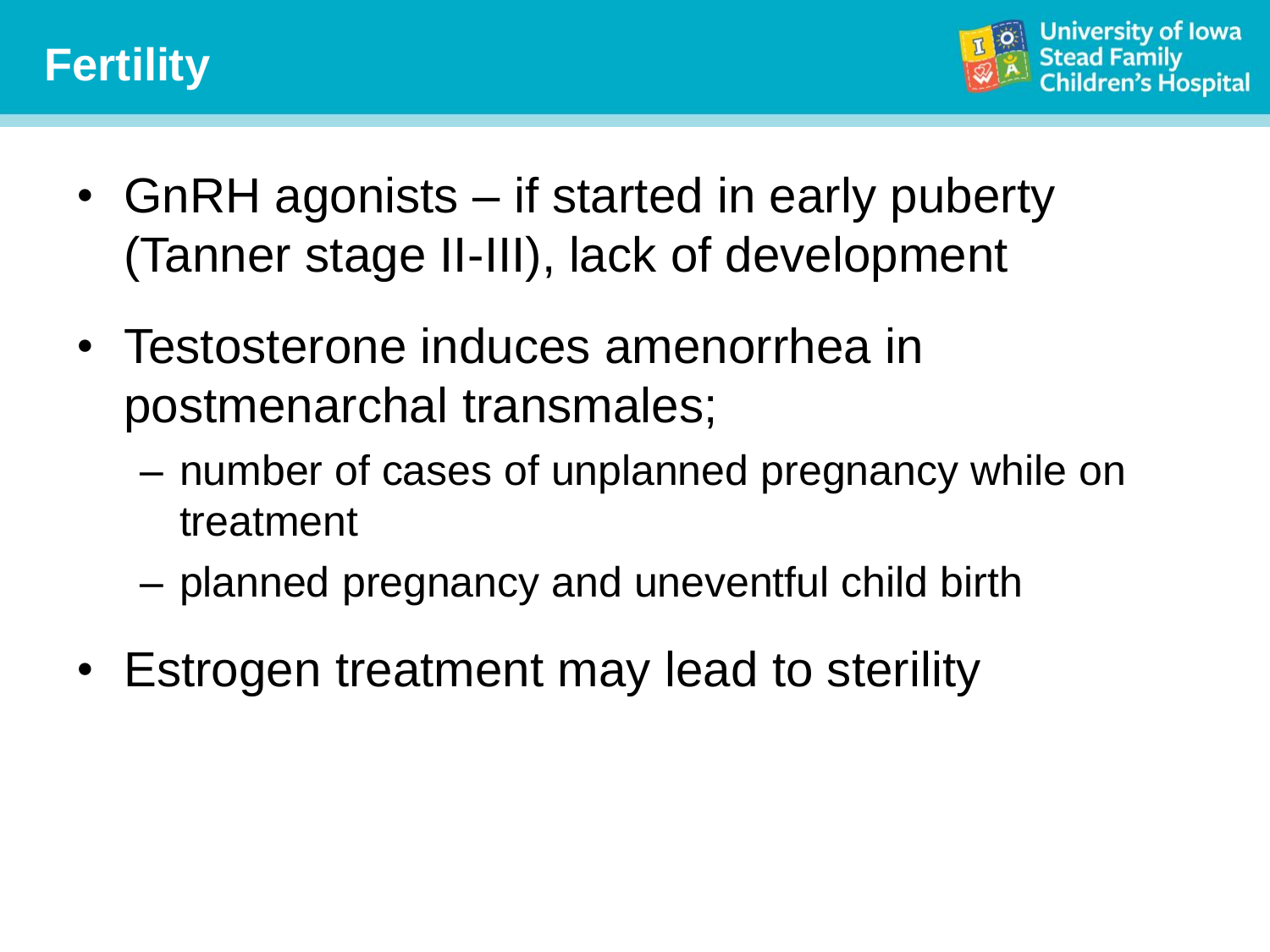



- **Ask** preferred name and pronouns
- **Use** preferred name and pronouns
- Medical transition **can** (& I think should!) start once there is clear evidence of puberty
	- Tanner 2!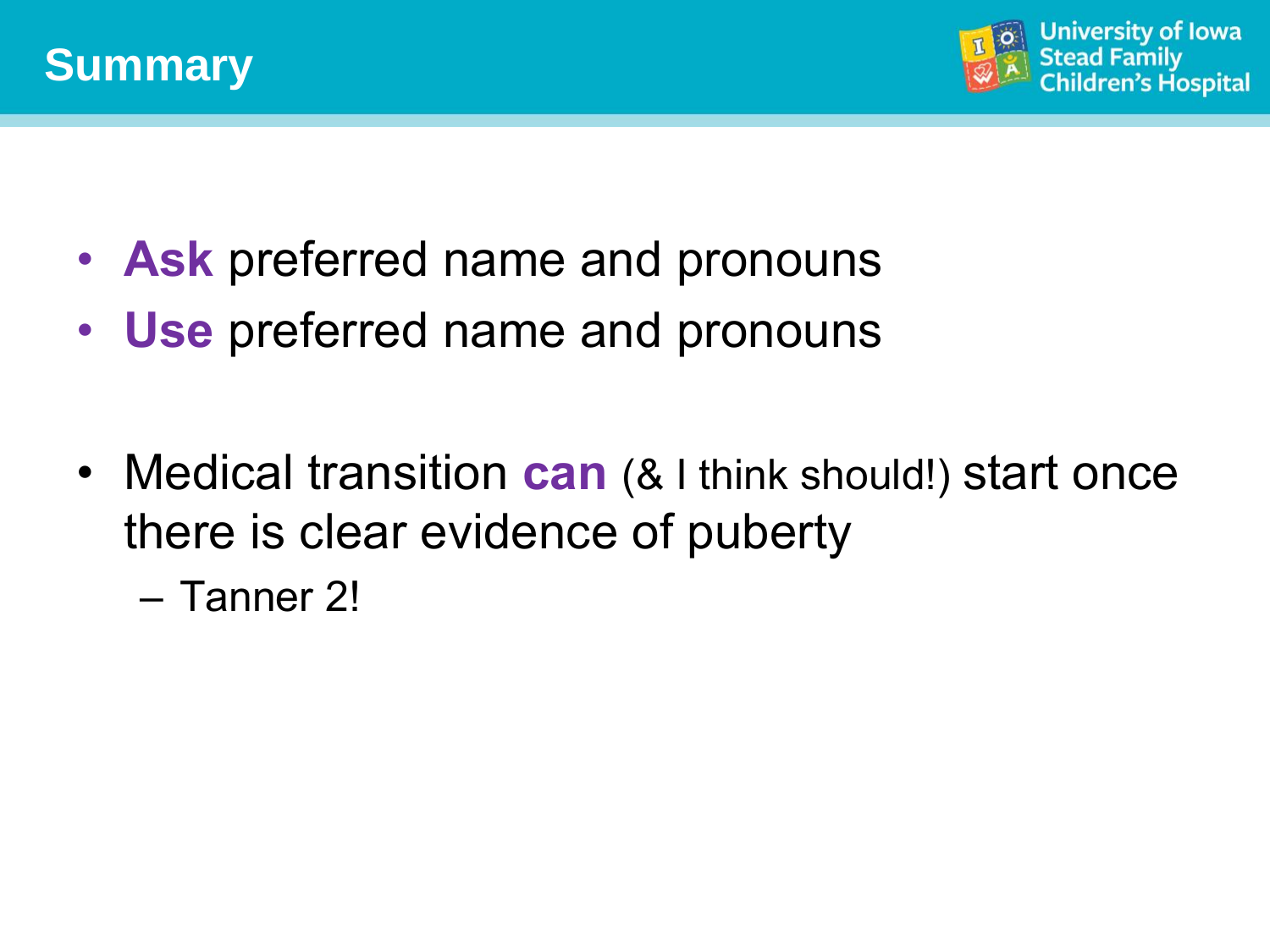#### **Resources**



- LGBTQ clinic
	- Dr. Nicole Nisly
	- Dr. Katie Imborek





• University of Iowa Adolescent Medicine – Dr. Michael Colburn



• Elizabeth Graf PA-C Ob/Gyn; reproductive endocrinology